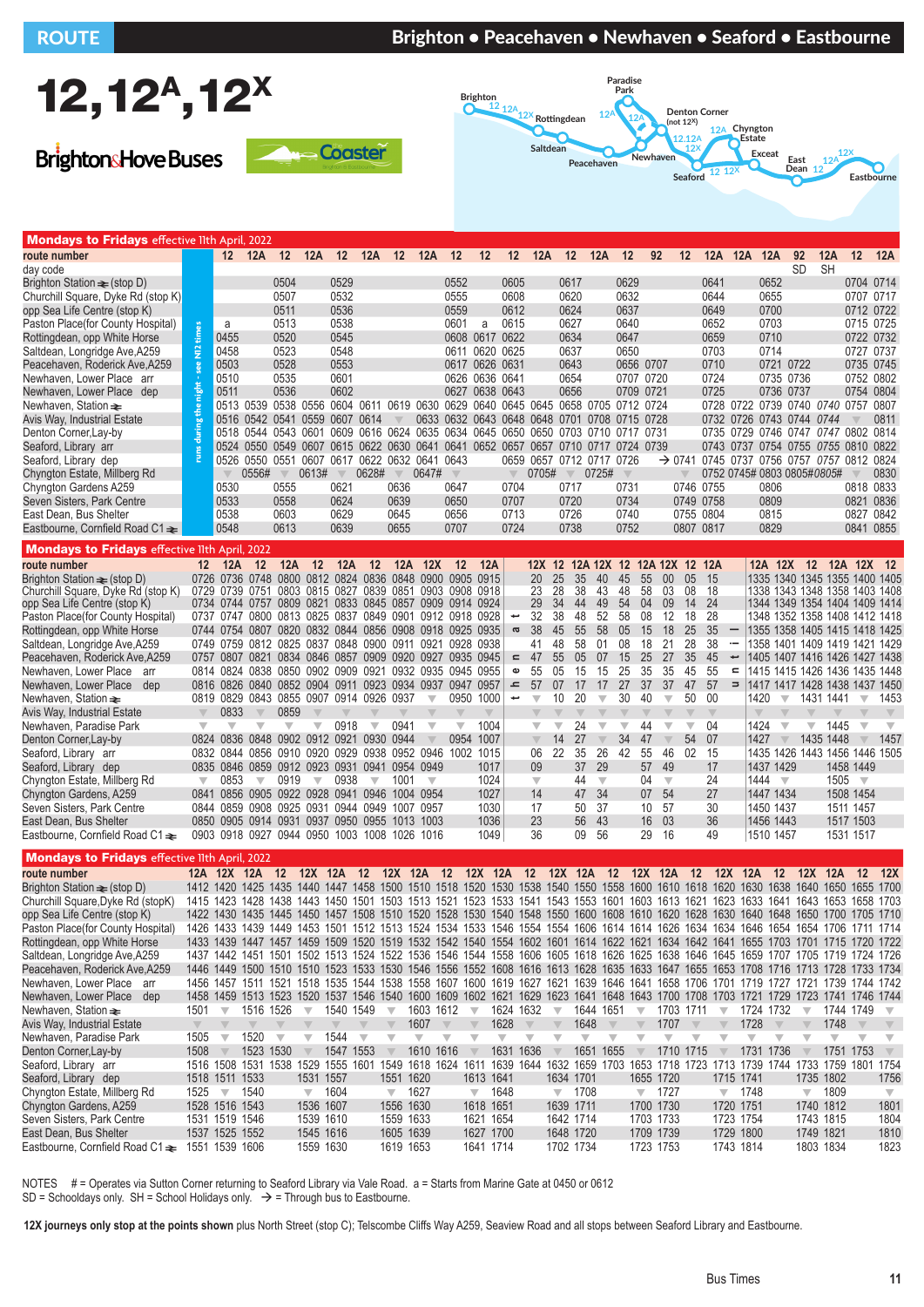### Brighton • Peacehaven • Newhaven • Seaford • Eastbourne Route Route Route Route





**BrightonsHove Buses** 

**12,12<sup>A</sup>,12<sup>X</sup>** 

| <b>HOHMATO to Finally Scheeling Hull A</b>           |                         | ,,,,,,,,,,              |                         |                         |                         |                         |                         |      |                         |                                         |                          |                         |                         |                         |                                                                                                     |                         |                         |                         |                         |                          |                         |                         |                         |                         |
|------------------------------------------------------|-------------------------|-------------------------|-------------------------|-------------------------|-------------------------|-------------------------|-------------------------|------|-------------------------|-----------------------------------------|--------------------------|-------------------------|-------------------------|-------------------------|-----------------------------------------------------------------------------------------------------|-------------------------|-------------------------|-------------------------|-------------------------|--------------------------|-------------------------|-------------------------|-------------------------|-------------------------|
| route number                                         | 12                      | 12X                     | 12A                     | 12X                     | 12                      | 12X                     | 12A                     |      | 12X                     | $12 \,$                                 | 12X                      | 12A                     | 12X                     | $12 \,$                 | 12X                                                                                                 | 12A                     | 12                      | 12X                     | 12A                     | 12X                      | 12                      | 12                      | 12A                     | 12                      |
| Brighton Station $\equiv$ (stop D)                   | 1705                    | 1710                    | 1715                    | 1720                    | 1725                    | 1730                    | 1735                    |      | 1740                    | 1745                                    | 1750                     | 1755                    | 1800                    | 1805                    | 1810                                                                                                | 1815                    | 1820                    | 1825                    | 1835                    | 1840                     | 1848                    | 1857                    | 1907                    | 1917                    |
| Churchill Square, Dyke Rd (stop K)                   | 1708                    | 1713                    | 1718                    | 1723                    | 1728                    | 1733                    | 1738                    |      | 1743                    | 1748                                    | 1753                     | 1758                    | 1803                    | 1808 1813               |                                                                                                     | 1818                    | 1823                    | 1828                    | 1838                    | 1843                     | 1851                    | 1900                    | 1910                    | 1920                    |
| opp Sea Life Centre (stop K)                         |                         | 1715 1720               | 1725                    |                         | 1730 1735 1740          |                         | 1745                    |      | 1750 1755               |                                         | 1800 1805                |                         | 1810                    | 1815 1820               |                                                                                                     | 1825                    | 1830                    | 1835                    | 1845                    | 1849                     | 1857                    | 1906                    | 1916                    | 1926                    |
| Paston Place(for County Hospital)                    | 1721                    | 1724                    | 1731                    | 1734                    | 1741                    | 1744                    | 1751                    |      | 1754                    | 1801                                    | 1804                     | 1811                    | 1813                    | 1820                    | 1823                                                                                                | 1830                    | 1835                    | 1838                    | 1850                    | 1852                     | 1901                    |                         | 1910 1920               | 1930                    |
| Rottingdean, opp White Horse                         |                         | 1730 1732               |                         | 1740 1742               |                         | 1750 1752               | 1800                    |      | 1802                    | 1810                                    | 1811                     | 1819                    | 1820                    | 1828                    | 1830                                                                                                | 1838                    | 1843                    | 1844                    | 1858                    | 1858                     | 1908                    | 1917                    | 1927                    | 1937                    |
| Saltdean, Longridge Ave, A259                        | 1734                    | 1736                    | 1744                    | 1746                    | 1754                    | 1756                    | 1804                    |      | 1806                    | 1814                                    | 1815                     | 1823                    | 1824                    | 1832                    | 1834                                                                                                | 1842                    | 1847                    | 1847                    | 1902                    | 1901                     | 1912                    | 1921                    | 1931                    | 1940                    |
| Peacehaven, Roderick Ave, A259                       | 1743                    | 1743                    | 1753                    | 1753                    | 1803                    | 1803                    | 1812                    |      | 1812                    | 1822                                    | 1821                     | 1831                    | 1830                    | 1839                    | 1840                                                                                                | 1849                    | 1854                    | 1853                    | 1909                    | 1907                     | 1919                    | 1928                    | 1938                    | 1947                    |
| Newhaven, Lower Place<br>arr                         | 1754                    | 1751                    | 1804                    | 1801                    | 1814                    | 1811                    | 1822                    |      | 1820                    | 1832                                    | 1829                     | 1841                    | 1838                    | 1849                    | 1848                                                                                                | 1859                    | 1904                    | 1900                    | 1919                    | 1914                     | 1929                    | 1938                    | 1947                    | 1956                    |
| Newhaven, Lower Place<br>dep                         | 1756                    | 1753                    | 1806                    | 1803                    | 1816                    | 1813                    | 1824                    |      | 1822                    | 1834                                    | 1831                     | 1843                    | 1840                    | 1851                    | 1850                                                                                                | 1901                    | 1906                    | 1902                    | 1921                    | 1916                     | 1931                    | 1940                    | 1949                    | 1958                    |
| Newhaven, Station $\equiv$                           | 1759                    | $\overline{\mathbf{v}}$ | 1809                    | $\overline{\mathbf{v}}$ | 1819                    | $\overline{\mathbb{V}}$ | 1827                    |      | $\overline{\mathbb{V}}$ | 1837                                    | $\overline{\mathbb{V}}$  | 1845                    | $\overline{\mathbb{V}}$ | 1853                    | $\overline{\mathbb{V}}$                                                                             | 1903                    | 1908                    | $\overline{\mathbf{v}}$ | 1923                    | $\overline{\mathbb{V}}$  | 1933                    | 1942                    | 1951                    | 2000                    |
| Avis Way, Industrial Estate                          |                         | $\overline{\mathbb{V}}$ | 1812                    |                         | $\overline{\mathbf{v}}$ |                         | 1830                    |      | $\overline{\mathbb{V}}$ |                                         | $\overline{\mathbb{V}}$  | 1848                    |                         | $\overline{\mathbb{V}}$ |                                                                                                     | 1906                    |                         |                         | 1926                    |                          |                         |                         | $\overline{\mathbb{V}}$ | $\overline{\mathbb{V}}$ |
| Newhaven, Paradise Park                              | $\overline{\mathbb{V}}$ | $\overline{\mathbb{V}}$ | $\overline{\mathbb{V}}$ | ▼                       | $\overline{\mathbf{v}}$ | $\overline{\mathbb{V}}$ | $\overline{\mathbf{v}}$ |      | ▼                       | $\overline{\mathbf{v}}$                 | $\overline{\mathbf{v}}$  | $\overline{\mathbb{V}}$ | $\overline{\mathbf{v}}$ | $\overline{\mathbf{v}}$ | $\overline{\mathbb{V}}$                                                                             | $\overline{\mathbf{v}}$ | $\overline{\mathbb{V}}$ | ▼                       | $\overline{\mathbf{v}}$ | $\overline{\phantom{a}}$ | $\overline{\mathbb{V}}$ | $\overline{\mathbb{V}}$ | 1954                    | $\overline{\mathbf{v}}$ |
| Denton Corner, Lay-by                                | 1803                    | $\overline{\mathbb{V}}$ | 1814                    |                         | 1823                    | $\overline{\mathbf{v}}$ | 1832                    |      | $\overline{\mathbb{V}}$ | 1841                                    | $\overline{\phantom{a}}$ | 1850                    |                         | 1857                    | $\overline{\mathbf{v}}$                                                                             | 1908                    | 1912                    |                         | 1928                    | $\overline{\phantom{a}}$ | 1937                    | 1946                    | 1956                    | 2004                    |
| Seaford, Library arr                                 | 1811                    | 1803                    | 1822                    | 1812                    | 1831                    | 1822                    | 1840                    |      | 1831                    | 1849                                    | 1840                     | 1858                    | 1848                    | 1905                    | 1858                                                                                                | 1915                    | 1919                    | 1910                    | 1935                    | 1924                     | 1944                    | 1953                    | 2003                    | 2011                    |
| Seaford, Library dep                                 |                         | 1805                    | 1824                    | 1814                    |                         | 1824                    | 1842                    |      | 1833                    |                                         | 1842                     | 1900                    | 1850                    |                         | 1900                                                                                                | 1917                    |                         | 1912                    | 1937                    | 1926                     |                         | 1955                    | 2005                    |                         |
| Chyngton Estate, Millberg Rd                         |                         | $\overline{\mathbf{v}}$ | 1830#                   | $\overline{\mathbf{v}}$ |                         | $\overline{\mathbb{V}}$ | 1848#                   |      | $\overline{\mathbf{v}}$ |                                         | $\overline{\mathbf{v}}$  | 1906#                   | $\overline{\mathbf{v}}$ |                         | $\overline{\mathbb{V}}$                                                                             | 1923#                   |                         | $\overline{\mathbf{v}}$ | 1943#                   | $\overline{\mathbf{v}}$  |                         | $\overline{\mathbf{v}}$ | 2011#                   |                         |
| Chyngton Gardens, A259                               |                         | 1810                    |                         | 1818                    |                         | 1828                    |                         |      | 1837                    |                                         | 1846                     |                         | 1854                    |                         | 1904                                                                                                |                         |                         | 1916                    |                         | 1930                     |                         | 1959                    |                         |                         |
| Seven Sisters, Park Centre                           |                         | 1813                    |                         | 1821                    |                         | 1831                    |                         |      | 1840                    |                                         | 1849                     |                         | 1857                    |                         | 1907                                                                                                |                         |                         | 1919                    |                         | 1933                     |                         | 2002                    |                         |                         |
| East Dean, Bus Shelter                               |                         | 1819                    |                         | 1827                    |                         | 1837                    |                         |      | 1846                    |                                         | 1855                     |                         | 1903                    |                         | 1913                                                                                                |                         |                         | 1925                    |                         | 1939                     |                         | 2008                    |                         |                         |
| Eastbourne, Cornfield Road C1 $\triangleq$           |                         | 1832                    |                         | 1840                    |                         | 1850                    |                         |      | 1859                    |                                         | 1908                     |                         | 1916                    |                         | 1926                                                                                                |                         |                         | 1938                    |                         | 1951                     |                         | 2020                    |                         |                         |
| Eastbourne, Birch Road Bus Garage                    |                         | 1840                    |                         | 1848                    |                         |                         |                         |      |                         |                                         | 1916                     |                         |                         |                         |                                                                                                     |                         |                         |                         |                         |                          |                         |                         |                         |                         |
|                                                      |                         |                         |                         |                         |                         |                         |                         |      |                         |                                         |                          |                         |                         |                         |                                                                                                     |                         |                         |                         |                         |                          |                         |                         |                         |                         |
| <b>Mondays to Fridays effective lith April, 2022</b> |                         |                         |                         |                         |                         |                         |                         |      |                         |                                         |                          |                         |                         |                         |                                                                                                     |                         |                         |                         |                         |                          |                         |                         |                         |                         |
| route number                                         | 12                      | 12A                     | 12                      | 12                      | 12A                     | 12                      | 12                      | 12A  | 12                      | 12                                      | 12A                      | 12                      | 12                      | 12A                     | 12                                                                                                  | 12                      | 12                      | 12A                     | 12                      | 12                       | 12                      | 12A                     | 12                      |                         |
| Brighton Station $\equiv$ (stop D)                   | 1927                    | 1937                    | 1947                    | 1957                    |                         |                         |                         |      |                         |                                         |                          |                         |                         |                         | 2007 2017 2027 2037 2047 2057 2107 2122 2137 2152 2207 2222 2237 2252 2307 2322 2342 2352           |                         |                         |                         |                         |                          |                         |                         | 0017                    |                         |
| Churchill Square, Dyke Rd (stop K)                   | 1930                    | 1940                    |                         |                         | 1950 2000 2010 2020     |                         |                         |      |                         |                                         |                          |                         |                         |                         | 2030 2040 2050 2100 2110 2125 2140 2155 2210 2225 2240 2255 2310 2325 2345 2355                     |                         |                         |                         |                         |                          |                         |                         | 0020                    |                         |
| opp Sea Life Centre (stop K)                         | 1936                    | 1946                    |                         |                         |                         |                         |                         |      |                         |                                         |                          |                         |                         |                         | 1956 2006 2016 2026 2036 2046 2056 2106 2116 2131 2146 2201 2216 2231 2246 2301 2316 2331 2351 0001 |                         |                         |                         |                         |                          |                         |                         | 0026                    |                         |
| Paston Place(for County Hospital)                    | 1940                    | 1950 2000 2010 2020     |                         |                         |                         |                         |                         |      |                         |                                         |                          |                         |                         |                         | 2030 2040 2050 2100 2110 2120 2135 2150 2205 2220 2235 2250 2305 2320                               |                         |                         |                         |                         | 2335 2355                |                         | 0005                    | 0030                    |                         |
| Rottingdean, opp White Horse                         | 1947                    | 1957                    | 2007                    |                         | 2017 2027               | 2037 2047               |                         |      |                         |                                         |                          |                         |                         |                         | 2057 2107 2117 2127 2142 2157 2212 2227                                                             | 2242                    | 2257                    |                         | 2312 2327               |                          | 2342 0002 0012 0037     |                         |                         |                         |
| Saltdean, Longridge Ave, A259                        | 1950                    | 2000                    | 2010                    | 2020                    | 2030                    | 2040                    |                         |      |                         |                                         |                          |                         |                         |                         | 2050 2100 2110 2120 2130 2145 2200 2215 2230 2245                                                   |                         | 2300                    | 2315 2330               |                         | 2345                     | 0005                    | 0015                    | 0040                    |                         |
| Peacehaven, Roderick Ave, A259                       | 1957                    | 2007                    |                         |                         |                         |                         |                         |      |                         |                                         |                          |                         |                         |                         | 2016 2026 2036 2046 2056 2106 2116 2126 2136 2151 2206 2221 2236 2251                               |                         | 2306 2321               |                         | 2336                    | 2351                     | 0011                    | 0021                    | 0046                    |                         |
| Newhaven, Lower Place arr                            | 2006                    |                         |                         |                         |                         |                         |                         |      |                         |                                         |                          |                         |                         |                         | 2015 2024 2034 2044 2054 2104 2114 2124 2134 2144 2159 2214 2229 2244 2259 2314 2329                |                         |                         |                         | 2344                    | 2359                     | 0019                    | 0029                    | 0054                    |                         |
| Newhaven, Lower Place dep                            | 2008                    |                         |                         |                         |                         |                         |                         |      |                         |                                         |                          |                         |                         |                         | 2017 2026 2036 2046 2056 2106 2116 2126 2136 2146 2201 2216 2231 2246 2301 2316 2331                |                         |                         |                         |                         | 2346 0001 0021           |                         | 0031                    | 0056                    |                         |
| Newhaven, Station <del>≥</del>                       | 2010                    |                         |                         |                         |                         |                         |                         |      |                         |                                         |                          |                         |                         |                         | 2019 2028 2038 2048 2058 2108 2118 2128 2138 2148 2203 2218 2233 2248 2303 2318 2333 2348           |                         |                         |                         |                         | 0003 0023                |                         | 0033                    | 0058                    |                         |
| Newhaven, Paradise Park                              |                         | 2022                    |                         |                         | 2051                    |                         |                         | 2121 |                         |                                         | 2151                     |                         |                         | 2236                    |                                                                                                     |                         |                         | 2336                    |                         |                          |                         | 0036                    |                         |                         |
| Denton Corner, Lay-by                                | 2014                    | 2024                    | 2032                    | 2042                    |                         |                         |                         |      |                         | 2053 2102 2112 2123 2132 2142 2153 2207 |                          |                         |                         | 2238                    |                                                                                                     | 2307                    |                         | 2338                    |                         | 0006                     |                         | 0038 0101               |                         |                         |
| Seaford, Library arr                                 | 2021                    | 2031                    | 2039                    | 2049                    | 2100                    |                         |                         |      |                         | 2109 2119 2130 2139 2149                | 2200                     | 2214                    |                         | 2245                    |                                                                                                     | 2314                    |                         | 2345                    |                         | 0013                     |                         | 0045 0108               |                         |                         |
| Seaford, Library dep                                 | 2023 2033               |                         |                         | 2051                    | 2102                    |                         | 2121 2132               |      |                         | 2151                                    |                          | 2202 2216               |                         | 2247                    |                                                                                                     | 2316                    |                         | 2347                    |                         | 0015                     |                         | 0047                    |                         |                         |
| Chyngton Estate Millherg Rd                          |                         | 2030#                   |                         |                         | $\sqrt{2108\text{Hz}}$  |                         | $7138\text{H}$          |      |                         | $\sim$                                  | $2208\text{H}$           |                         |                         | 2253                    |                                                                                                     | $\sqrt{2}$              |                         | 2353                    |                         | $\sqrt{2}$               |                         | <b>NU53</b>             |                         |                         |

Seaford, Library dep 2023 2033 2051 2102 2121 2132 2151 2202 2216 2247 2316 2347 0015 0047 Chyngton Estate, Millberg Rd t 2039# t 2108# 2138# 2208# 2253 2353 2353 0053<br>Chyngton Gardens, A259 2027 2027 2055 2125 2155 2220 2255 2320 2355 0019 0055 Chyngton Gardens, A259 2027 2055 2125 2155 2220 2255 2320 2355 0019 0055 Seven Sisters, Park Centre 2030 2058 2128 2158 2223 2258 2323 2358 0022 0058 East Dean, Bus Shelter 2035 2103 2133 2203 2228 2303 2328 0003 0027 0103

NOTES # = Operates via Sutton Corner returning to Seaford Library via Vale Rd.

Eastbourne, Birch Road Bus Garage

ndays to Fridays

**12X journeys only stop at the points shown** plus North Street (stop C); Telscombe Cliffs Way A259, Seaview Road and all stops between Seaford Library and Eastbourne.

Eastbourne, Cornfield Road C1⇒ 2047 2115 2145 2215 2240 2315 2339 0014 0038<br>Eastbourne, Birch Road Bus Garage 2046 2115 2145 2215 2240 2315 2347 0022 0046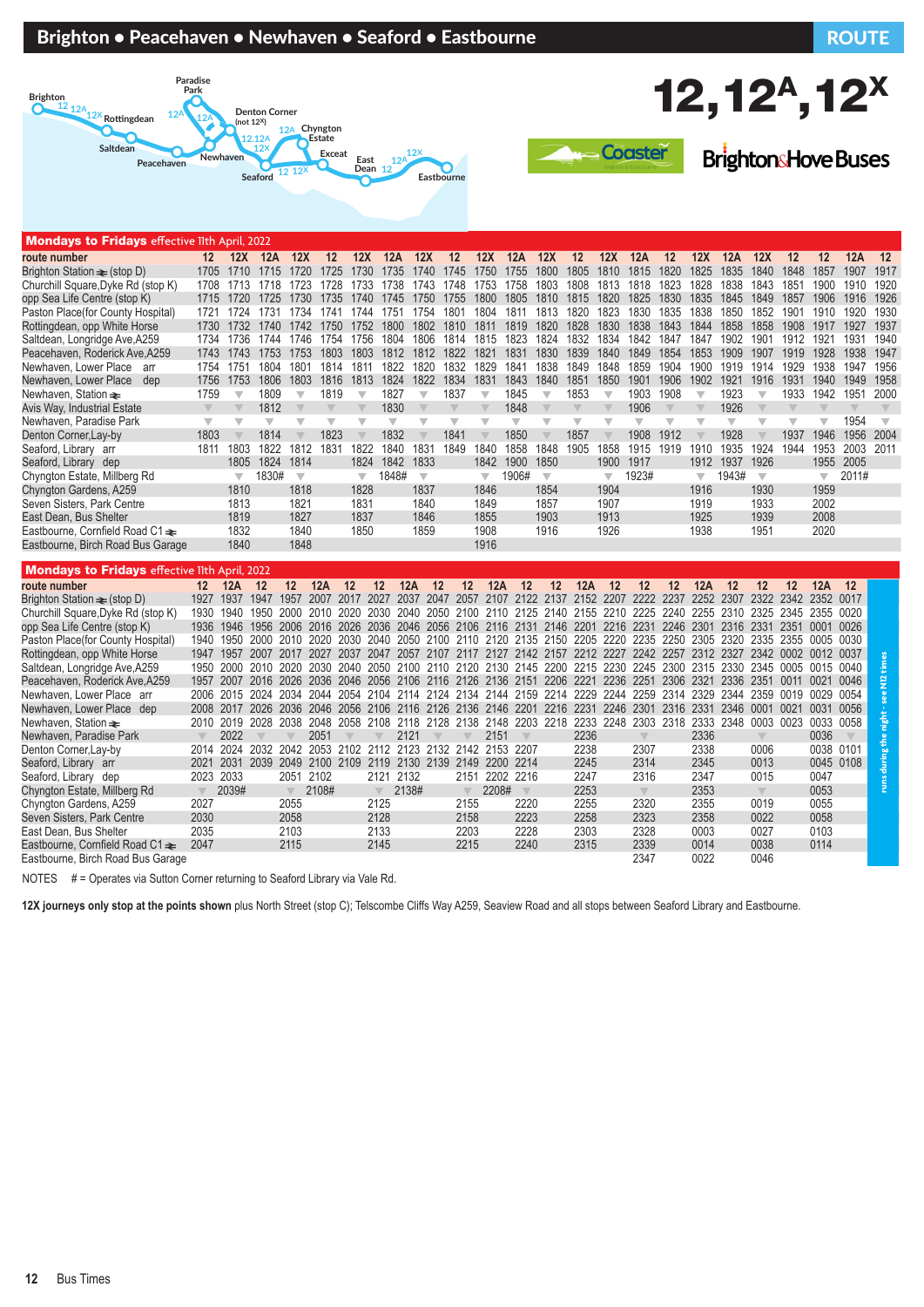### ROUTE **Eastbourne • Seaford • Newhaven • Peacehaven • Brighton**



**BrightonsHove Buses** 





| <b>Mondays to Fridays effective llth April, 2022</b> |    |                          |                                                                                                                                                                            |  |                                          |                          |                   |           |                          |           |                         |                          |                |                         |           |                         |           |                          |                            |                         |      |                         |                |                          |
|------------------------------------------------------|----|--------------------------|----------------------------------------------------------------------------------------------------------------------------------------------------------------------------|--|------------------------------------------|--------------------------|-------------------|-----------|--------------------------|-----------|-------------------------|--------------------------|----------------|-------------------------|-----------|-------------------------|-----------|--------------------------|----------------------------|-------------------------|------|-------------------------|----------------|--------------------------|
| route number                                         |    | 12                       |                                                                                                                                                                            |  | 12A 12A 12A 12A 12 12A 12X 12 12A 12X 12 |                          |                   |           |                          |           |                         |                          |                | 12A 12 12X 12           |           | 12A 12X 12              | 12        |                          | 12X 12A 12X 12 12X 12A 12X |                         |      |                         |                |                          |
| Eastbourne, Birch Rd Bus Garage                      |    |                          |                                                                                                                                                                            |  |                                          |                          |                   |           |                          |           | 0600                    |                          |                |                         |           | 0623                    |           | 0633                     |                            |                         |      |                         |                |                          |
| Sovereign Centre                                     |    |                          |                                                                                                                                                                            |  |                                          |                          |                   |           |                          |           | 0603                    |                          |                |                         |           | 0626                    |           | 0636                     |                            |                         |      |                         |                |                          |
| Eastbourne, Cornfield Road C1 ≥                      |    |                          |                                                                                                                                                                            |  |                                          | 0530                     |                   | 0555      |                          |           | $\overline{\mathbb{V}}$ |                          |                | 0618                    |           |                         |           |                          |                            | 0650                    |      | 0700                    |                | 0712                     |
| Eastbourne, Gildredge Rd G1 $\triangleq$             |    |                          |                                                                                                                                                                            |  |                                          | 0533                     |                   | 0558      |                          |           | 0610                    |                          |                | 0621                    |           | 0633                    |           | 0643                     |                            | 0653                    |      | 0703                    |                | 0715                     |
| East Dean, Bus Shelter                               |    |                          |                                                                                                                                                                            |  |                                          | 0542                     |                   | 0607      |                          |           | 0619                    |                          |                | 0630                    |           | 0643                    |           | 0653                     |                            | 0704                    |      | 0714                    |                | 0726                     |
| Seven Sisters, Park Centre                           |    |                          |                                                                                                                                                                            |  |                                          | 0547                     |                   | 0612      |                          |           | 0624                    |                          |                | 0635                    |           | 0648                    |           | 0658                     |                            | 0709                    |      | 0719                    |                | 0731                     |
| Chyngton Gardens, A259                               | Ë, |                          |                                                                                                                                                                            |  |                                          | 0550                     |                   | 0615      |                          |           | 0627                    |                          |                | 0638                    |           | 0651                    |           | 0702                     |                            | 0713                    |      | 0724                    |                | 0736                     |
| Chyngton Estate, Millberg Rd                         |    |                          |                                                                                                                                                                            |  |                                          | $\overline{\phantom{a}}$ | 0556              | $\sqrt{}$ |                          | 0613      | $\overline{\mathbf{v}}$ |                          | 0628           | $\overline{\mathbf{v}}$ | 0647      | $\overline{\mathbf{v}}$ |           | $\overline{\phantom{0}}$ | 0705                       | $\overline{\mathbf{v}}$ |      | $\overline{\mathbb{V}}$ | 0725           | $\overline{\phantom{a}}$ |
| Seaford, opp Library arr                             |    |                          |                                                                                                                                                                            |  |                                          |                          | 0554 0603 0619    |           |                          | 0620 0631 |                         |                          | 0635           | 0642                    | 0654 0656 |                         |           |                          | 0707 0713 0718             |                         |      |                         | 0729 0733 0741 |                          |
| Seaford, opp Library dep                             |    |                          | 0415 0440 0505 0525 0545 0555 0605 0620 0614 0622 0633 0630 0637 0644 0644 0650 0656 0658 0701 0708 0709 0715 0720 0726 0731 0735 0743 0743                                |  |                                          |                          |                   |           |                          |           |                         |                          |                |                         |           |                         |           |                          |                            |                         |      |                         |                |                          |
| Denton Corner, Lay-by                                |    |                          | 0422 0447 0512 0532 0552 0602 0612                                                                                                                                         |  |                                          |                          |                   |           |                          | 0621 0629 |                         |                          | 0637 0644 0651 |                         | 0657 0703 |                         | 0709 0716 |                          | 0723                       |                         | 0735 |                         | 0744           |                          |
| Avis Way, Industrial Estate                          |    | $\overline{\phantom{a}}$ |                                                                                                                                                                            |  | 0449 0514 0534 0554                      | $\overline{\phantom{a}}$ | $0614$ $\sqrt{ }$ |           | $\overline{\phantom{a}}$ | 0631      |                         | $\overline{\phantom{a}}$ | 0646           |                         | 0705      |                         |           |                          | 0725                       |                         |      |                         | 0747           |                          |
| Newhaven, Station $\rightleftharpoons$               |    |                          | 0426 0452 0517 0537 0557 0606 0617                                                                                                                                         |  |                                          |                          |                   |           |                          | 0625 0634 |                         |                          | 0641 0649 0655 |                         | 0701 0708 |                         | 0713 0720 |                          | 0728                       |                         | 0739 |                         | 0750           |                          |
| Newhaven, South Way arr                              |    |                          | 0427 0453 0518 0538 0558 0608 0619 0627 0627 0636 0640 0643 0651 0657 0652 0703 0710 0706 0715 0722 0717 0730 0728 0741 0739 0752 0751                                     |  |                                          |                          |                   |           |                          |           |                         |                          |                |                         |           |                         |           |                          |                            |                         |      |                         |                |                          |
| Newhaven, South Way dep                              |    |                          | 0427 0453 0518 0538 0559 0610 0620 0629 0628 0637 0642 0644 0652 0658 0654 0704 0711 0708 0716 0723 0719 0731 0730 0743 0741 0754 0753                                     |  |                                          |                          |                   |           |                          |           |                         |                          |                |                         |           |                         |           |                          |                            |                         |      |                         |                |                          |
| Peacehaven, Roderick Ave, A259                       |    |                          | 0436 0502 0527 0548 0609 0620 0631 0637 0639 0648 0650 0655 0703 0709 0703 0716 0723 0717 0728 0737 0729 0745 0741 0758 0752 0809 0804                                     |  |                                          |                          |                   |           |                          |           |                         |                          |                |                         |           |                         |           |                          |                            |                         |      |                         |                |                          |
| Saltdean, Longridge Ave, A259                        |    |                          | 0441 0507 0532 0553 0615 0626 0637 0643 0647 0657 0658 0706 0715 0722 0713 0729 0737 0728 0743 0752 0740 0800 0752 0813 0804 0824 0816                                     |  |                                          |                          |                   |           |                          |           |                         |                          |                |                         |           |                         |           |                          |                            |                         |      |                         |                |                          |
| Rottingdean, White Horse                             |    |                          | 0444 0510 0535 0556 0618 0629 0640 0646 0650 0701 0701 0710 0719 0726 0716 0733 0741 0732 0748 0757 0744 0805 0756 0818 0808 0829 0820 ا0444 0505 0756 0818 0808 0829 0820 |  |                                          |                          |                   |           |                          |           |                         |                          |                |                         |           |                         |           |                          |                            |                         |      |                         |                |                          |
| Paston Place (for County Hospital)                   |    |                          | 0450 0516 0541 0602 0625 0636 0647 0652 0657 0708 0708 0717 0726 0733 0723 0740 0748 0739 0755 0804 0751 0812 0803 0825 0815 0836 0827                                     |  |                                          |                          |                   |           |                          |           |                         |                          |                |                         |           |                         |           |                          |                            |                         |      |                         |                |                          |
| Brighton, Old Steine (stop U)                        |    |                          | 0453 0519 0545 0606 0629 0640 0651 0656 0702 0713 0712 0722 0732 0739 0728 0747 0755 0744 0802 0811 0756 0819 0808 0832 0820 0843 0832                                     |  |                                          |                          |                   |           |                          |           |                         |                          |                |                         |           |                         |           |                          |                            |                         |      |                         |                |                          |
| Brighton Station $\equiv$                            |    |                          | 0458 0524 0551 0612 0636 0647 0658 0703 0709 0720 0719 0729 0739 0746 0735 0754 0802 0751 0810 0819 0804 0827 0816 0840 0828 0851 0840                                     |  |                                          |                          |                   |           |                          |           |                         |                          |                |                         |           |                         |           |                          |                            |                         |      |                         |                |                          |
| <b>Mondays to Fridays effective llth April, 2022</b> |    |                          |                                                                                                                                                                            |  |                                          |                          |                   |           |                          |           |                         |                          |                |                         |           |                         |           |                          |                            |                         |      |                         |                |                          |

| <b>MURDINGLYS TO FINATES</b> enective http://dx.cozz |                         |           |                         |                         |                          |                                                                                      |                         |                         |                         |                         |                         |                          |                         |                         |                         |                         |                                  |                |                         |                                  |                         |                         |                         |                         |                         |                         |                         |                         |                         |
|------------------------------------------------------|-------------------------|-----------|-------------------------|-------------------------|--------------------------|--------------------------------------------------------------------------------------|-------------------------|-------------------------|-------------------------|-------------------------|-------------------------|--------------------------|-------------------------|-------------------------|-------------------------|-------------------------|----------------------------------|----------------|-------------------------|----------------------------------|-------------------------|-------------------------|-------------------------|-------------------------|-------------------------|-------------------------|-------------------------|-------------------------|-------------------------|
| route number                                         |                         |           |                         |                         |                          | 12 12A 12X 12 12A 12X 12 12A 12X 12 12A 12X 12 12A 12X 12 12A                        |                         |                         |                         |                         |                         |                          |                         |                         |                         |                         |                                  |                |                         | 12X 12 12A 12X 12 12A 12X 12 12A |                         |                         |                         |                         |                         |                         |                         |                         | 12A                     |
| Eastbourne, Birch Rd Bus Garage                      |                         |           | 0715                    |                         |                          |                                                                                      |                         |                         | 0803                    |                         |                         |                          |                         |                         |                         |                         |                                  |                |                         |                                  |                         |                         |                         |                         |                         |                         |                         |                         |                         |
| Sovereign Centre                                     |                         |           | 0718                    |                         |                          |                                                                                      |                         |                         | 0806                    |                         |                         |                          |                         |                         |                         |                         |                                  |                |                         |                                  |                         |                         |                         |                         |                         |                         |                         |                         |                         |
| Eastbourne, Cornfield Road C3 <del>≥</del>           |                         |           | $\overline{\mathbb{V}}$ | 0734                    |                          | 0746                                                                                 |                         | 0758                    | $\overline{\mathbb{V}}$ |                         |                         | 0820 0830                |                         | 0840 0850               |                         |                         | 0900                             |                | 10                      |                                  | 20                      | 30                      |                         | 40                      | 50                      |                         | 00                      |                         | 1240                    |
| Eastbourne, Gildredge Rd G1 $\triangle$              |                         |           | 0725 0737               |                         |                          | 0749                                                                                 |                         |                         | 0801 0813               |                         |                         | 0823 0833                |                         | 0843 0853               |                         |                         | 0903                             |                | 13                      |                                  | 23                      | 33                      |                         | 43                      | 53                      |                         | 03                      |                         | 1243                    |
| East Dean, Bus Shelter                               |                         |           | 0736 0748               |                         |                          | 0800                                                                                 |                         |                         | 0813 0825               |                         |                         | 0835 0845                |                         | 0855 0905               |                         |                         | 0915                             |                | 25                      |                                  | 35                      | 45                      |                         | 55                      | 05                      |                         | 15                      |                         | 1255                    |
| Seven Sisters, Park Centre                           |                         |           | 0742 0754               |                         |                          | 0807                                                                                 |                         |                         | 0820 0832               |                         |                         | 0841 0851                |                         | 0901 0911               |                         |                         | 0921                             |                | 31                      |                                  | 41                      | 51                      |                         | 01                      | 11                      |                         | 21                      |                         | 1301                    |
| Chyngton Gardens, A259                               |                         |           |                         | 0747 0759               |                          | 0812                                                                                 |                         |                         | 0837                    |                         | $\overline{\mathbb{V}}$ | 0856                     |                         | $\overline{\mathbb{V}}$ | 0915                    |                         | $\overline{\mathbb{V}}$          | a              | 35                      |                                  | $\overline{\mathbb{V}}$ | 55                      |                         | $\overline{\mathbb{V}}$ | 15                      |                         | $\overline{\mathbb{V}}$ | -                       | $\overline{\mathbb{V}}$ |
| Chyngton Estate, Millberg Rd                         |                         | 0745      | $\overline{\mathbf{v}}$ | $\overline{\mathbb{V}}$ | 0805                     | $\overline{\mathbf{v}}$                                                              |                         | 0828                    | $\overline{\mathbf{v}}$ |                         | 0849                    | $\overline{\phantom{a}}$ |                         | 0908                    | $\overline{\mathbf{v}}$ |                         | 0928                             |                | $\overline{\mathbf{v}}$ |                                  | 48                      | $\overline{\mathbf{v}}$ |                         | 08                      | $\overline{\mathbf{v}}$ |                         | 28                      | ÷                       | 1309                    |
| Seaford, opp Library arr                             |                         |           |                         |                         |                          | 0753 0752 0804 0813 0818                                                             |                         |                         | 0836 0842               |                         | 0857 0901               |                          |                         | 0916 0920               |                         |                         | 0936                             | $\blacksquare$ | 40                      |                                  | 56                      | 00                      |                         | 16                      | 20                      |                         | 36                      | پ                       | 1317                    |
| Seaford, opp Library dep                             |                         |           |                         |                         |                          | 0748 0755 0754 0806 0815 0820 0829 0838 0844 0849 0859 0903 0910 0918 0922 0930 0938 |                         |                         |                         |                         |                         |                          |                         |                         |                         |                         |                                  | $\bullet$      | 42                      | 50                               | 58                      | 02                      | 10                      | 18                      | 22                      | 30                      | 38                      | $\epsilon$              | 1319                    |
| Denton Corner, Lay-by                                | 0757 0804               |           |                         |                         | 0815 0824                |                                                                                      |                         | 0837 0846               |                         |                         | 0857 0907               |                          |                         | 0918 0926               |                         |                         | 0938 0946                        | ᅩ              |                         | 58                               | 06                      | $\overline{\mathbb{V}}$ | 18                      | 26                      |                         | 38                      | 46                      | $\Rightarrow$           | 1327                    |
| Newhaven, Paradise Park                              |                         |           | ▼                       | $\overline{\mathbb{V}}$ | $\overline{\mathbb{V}}$  |                                                                                      | ₩                       | ₩                       | $\overline{\mathbf{v}}$ | v                       | 0909                    | $\overline{\phantom{a}}$ | $\overline{\mathbf{v}}$ | 0928                    | $\overline{\mathbf{v}}$ | $\overline{\mathbb{V}}$ | 0948                             | t              | $\overline{\mathbf{v}}$ | v                                | 08                      | $\overline{\mathbf{v}}$ | ▼                       | 28                      | $\overline{\mathbb{V}}$ | v                       | 48                      |                         | 1329                    |
| Avis Way, Industrial Estate                          |                         | 0807      |                         |                         | 0827                     |                                                                                      |                         | 0849                    |                         |                         |                         |                          |                         |                         |                         |                         |                                  |                | $\overline{\mathbb{V}}$ |                                  |                         |                         |                         |                         |                         |                         | $\sqrt{}$               |                         | $\overline{\mathbb{V}}$ |
| Newhaven, Station $\equiv$                           |                         | 0801 0810 | $\overline{\mathbf{v}}$ | 0819 0830               |                          |                                                                                      |                         | 0841 0852               | $\overline{\mathbf{v}}$ |                         | 0901 0914               | $\overline{\phantom{a}}$ |                         | 0923 0933               | $\overline{\mathbb{V}}$ |                         | 0943 0953                        |                | $\overline{\mathbb{V}}$ | 03                               | 13                      |                         | 23                      | 33                      | $\overline{\mathbf{v}}$ | 43                      | 53                      |                         | 1334                    |
| Newhaven, South Way arr                              |                         |           |                         |                         |                          | 0803 0812 0803 0821 0832 0829 0843 0854 0853 0903 0916 0912 0925 0935 0931 0945 0955 |                         |                         |                         |                         |                         |                          |                         |                         |                         |                         |                                  |                | 51                      | 0 <sub>5</sub>                   | 15                      | 11                      | 25                      | 35                      | 31                      | 45                      | 55                      |                         | 1336                    |
| Newhaven, South Way dep                              |                         |           |                         |                         |                          | 0804 0813 0805 0823 0833 0831 0845 0856 0855 0905 0918 0914 0927 0937 0933 0947 0957 |                         |                         |                         |                         |                         |                          |                         |                         |                         |                         |                                  |                | 53                      | 07                               |                         | 13                      | 27                      | 37                      | 33                      | 47                      | 57                      |                         | 1337                    |
| Peacehaven, Roderick Ave, A259                       |                         |           |                         |                         |                          | 0819 0828 0817 0837 0847 0842 0859 0909 0906 0917 0930 0924 0939 0949 0942 0959 1009 |                         |                         |                         |                         |                         |                          |                         |                         |                         |                         |                                  |                | 01                      | 18                               | 28                      | 21                      | 38                      | 48                      | 41                      | 58                      | 08                      |                         | 1348                    |
| Saltdean, Longridge Ave, A259                        |                         |           |                         |                         |                          | 0834 0843 0829 0850 0859 0852 0910 0918 0913 0925 0937 0931 0946 0956 0948 1006 1016 |                         |                         |                         |                         |                         |                          |                         |                         |                         |                         |                                  |                | 07                      | 25                               | 35                      | 27                      | 45                      | 55                      | 47                      | 05                      | 15                      |                         | 1355                    |
| Rottingdean, White Horse                             |                         |           |                         |                         |                          | 0838 0847 0833 0854 0903 0856 0914 0922 0917 0929 0941 0934 0950 1000 0951 1010 1020 |                         |                         |                         |                         |                         |                          |                         |                         |                         |                         |                                  |                | 10                      | 29                               | 39                      | 30                      | 49                      | 59                      | 50                      | 09                      | 19                      |                         | 1359                    |
| Paston Place (for County Hospital                    |                         |           |                         |                         |                          | 0845 0854 0840 0901 0910 0902 0921 0929 0923 0936 0948 0940 0957 1007 0957 1017 1027 |                         |                         |                         |                         |                         |                          |                         |                         |                         |                         |                                  |                | 16                      | 36                               | 46                      | 36                      | 56                      | 06                      | 56                      | 16                      | 26                      |                         | 1406                    |
| Brighton, Old Steine (stop U)                        |                         |           |                         |                         |                          | 0851 0900 0845 0907 0916 0907 0927 0935 0928 0942 0954 0945 1003 1012 1002 1022 1032 |                         |                         |                         |                         |                         |                          |                         |                         |                         |                         |                                  |                | 21                      | 41                               | 51                      | 41                      | 01                      | 11                      | 01                      | 21                      | 31                      |                         | 1411                    |
| Brighton Station $\equiv$                            |                         |           |                         |                         |                          | 0859 0908 0853 0915 0924 0915 0935 0943 0936 0950 1002 0953 1011 1020 1010 1030 1040 |                         |                         |                         |                         |                         |                          |                         |                         |                         |                         |                                  |                | 29                      | 49                               | 59                      | 49                      | 09                      | 19                      | 09                      | 29                      | 39                      |                         | 1419                    |
| <b>Mondays to Fridays effective llth April, 2022</b> |                         |           |                         |                         |                          |                                                                                      |                         |                         |                         |                         |                         |                          |                         |                         |                         |                         |                                  |                |                         |                                  |                         |                         |                         |                         |                         |                         |                         |                         |                         |
| route number                                         | 12X                     | 12        |                         | 12A 12X                 |                          | 12                                                                                   | 12A                     | 12X                     | 12                      | 12A                     | 12X                     | 12                       | 12A                     | 12X                     | 12                      |                         | 12X<br>12A                       |                | 12                      | 12A                              | 12X                     |                         | 12                      | 12A                     | 12X                     | 12                      |                         | 12A                     | 12X                     |
| Eastbourne, Cornfield Road C3 →                      | 1250                    |           | 1300                    |                         | 1310                     |                                                                                      | 1320 1330               |                         |                         |                         | 1340 1350               |                          |                         | 1400 1410               |                         |                         | 1420 1430                        |                |                         | 1440 1450                        |                         |                         |                         | 1500 1510               |                         |                         |                         |                         | 1520 1530               |
| Eastbourne, Gildredge Rd G1 $\triangle$              | 1253                    |           | 1303                    |                         | 1313                     |                                                                                      | 1323                    | 1333                    |                         | 1343 1353               |                         |                          |                         | 1403 1413               |                         |                         | 1423 1433                        |                |                         | 1443                             | 1453                    |                         |                         | 1503 1513               |                         |                         |                         |                         | 1523 1533               |
| East Dean, Bus Shelter                               | 1305                    |           |                         | 1315 1325               |                          |                                                                                      | 1335 1345               |                         |                         | 1355 1405               |                         |                          |                         | 1415 1425               |                         |                         | 1435 1445                        |                |                         | 1455 1505                        |                         |                         |                         | 1516 1526               |                         |                         |                         |                         | 1536 1546               |
| Seven Sisters, Park Centre                           | 1311                    |           | 1321                    |                         | 1331                     |                                                                                      | 1341                    | 1351                    |                         | 1401 1411               |                         |                          | 1421                    | 1431                    |                         | 1441                    | 1451                             |                |                         | 1501                             | 1511                    |                         |                         | 1522                    | 1532                    |                         |                         |                         | 1542 1552               |
| Chyngton Gardens, A259                               | 1316                    |           | $\overline{\mathbb{V}}$ |                         | 1336                     |                                                                                      | $\overline{\mathbb{V}}$ | 1356                    |                         | $\overline{\mathbb{V}}$ | 1416                    |                          | $\overline{\mathbb{V}}$ | 1436                    |                         | $\overline{\mathbb{V}}$ | 1456                             |                |                         | $\overline{\mathbb{V}}$          | 1517                    |                         |                         |                         | 1538                    |                         |                         | $\overline{\mathbb{V}}$ | 1558                    |
| Chyngton Estate, Millberg Rd                         | $\overline{\mathbf{v}}$ |           | 1329                    |                         | $\overline{\mathbf{v}}$  |                                                                                      | 1349                    | $\overline{\mathbf{v}}$ |                         | 1409                    | $\overline{\mathbf{v}}$ |                          | 1429                    | $\overline{\mathbf{v}}$ |                         | 1449                    | $\overline{\mathbf{v}}$          |                |                         | 1510                             | $\overline{\mathbf{v}}$ |                         |                         | 1531                    | $\overline{\mathbf{v}}$ |                         |                         | 1551                    | $\overline{\mathbf{v}}$ |
| Seaford, opp Library arr                             | 1321                    |           | 1337                    |                         | 1341                     |                                                                                      | 1357                    | 1401                    |                         | 1417 1421               |                         |                          | 1437                    | 1441                    |                         | 1457                    | 1501                             |                |                         | 1518                             | 1522                    |                         |                         | 1539                    | 1543                    |                         |                         |                         | 1559 1603               |
| Seaford, opp Library dep                             | 1323                    | 1330      | 1339                    |                         | 1343                     | 1350                                                                                 | 1359                    | 1403                    | 1410                    | 1419                    | 1423                    | 1430                     | 1439                    | 1443                    | 1450                    | 1459                    |                                  | 1503           | 1510                    | 1520                             | 1524                    |                         | 1530                    | 1541                    | 1545                    | 1550                    |                         | 1601                    | 1605                    |
| Denton Corner, Lay-by                                | $\overline{\mathbb{V}}$ | 1338      | 1347                    |                         |                          | 1358                                                                                 | 1407                    |                         | 1418 1427               |                         | $\overline{\mathbb{V}}$ | 1438                     | 1447                    | $\overline{\mathbb{V}}$ | 1458                    | 1507                    |                                  |                | 1518                    | 1528                             |                         |                         | 1538                    | 1550                    | $\overline{\mathbb{V}}$ | 1559                    |                         | 1610                    |                         |
| Newhaven, Paradise Park                              | $\overline{\mathbf{v}}$ | ₩         | 1349                    |                         | $\overline{\phantom{a}}$ | $\overline{\mathbf{v}}$                                                              | 1409                    | $\overline{\mathbf{v}}$ | $\overline{\mathbf{v}}$ | 1429                    | $\overline{\mathbb{V}}$ | $\overline{\mathbf{v}}$  | 1449                    | $\overline{\mathbf{v}}$ | $\overline{\mathbb{V}}$ |                         | 1509<br>$\overline{\phantom{a}}$ |                | $\overline{\mathbf{v}}$ | 1530                             | $\overline{\mathbb{V}}$ |                         | $\overline{\mathbf{v}}$ | 1552                    | $\overline{\mathbf{v}}$ | $\overline{\mathbb{V}}$ |                         | 1612                    | $\overline{\mathbf{v}}$ |
| Newhaven. Station →                                  | $\overline{\mathbb{V}}$ | 1343      | 1354                    |                         |                          | 1403                                                                                 | 1414                    |                         | 1423 1434               |                         |                         | 1443                     | 1454                    |                         | 1503                    | 1514                    |                                  |                |                         | 1524 1535                        |                         |                         | 1544                    | 1557                    | $\overline{\mathbb{V}}$ |                         | 1605                    | 1617                    |                         |

Newhaven, South Way arr 1332 1345 1356 1352 1405 1416 1412 1425 1436 1432 1445 1456 1452 1505 1516 1513 1526 1537 1534 1546 1559 1556 1607 1619 1617 Newhaven, South Way dep 1334 1347 1357 1354 1407 1417 1414 1427 1437 1434 1447 1457 1454 1507 1517 1515 1527 1537 1536 1547 1559 1558 1609 1619 1619 1619 1619 1619 1611 Reacehaven, Roderick Ave, A259 1342 1358 1408 1627 16 Peacehaven, Roderick Ave,A259 1342 1358 1408 1402 1419 1429 1422 1439 1449 1442 1459 1502 1509 1519 1529 1523 1539 1549 1544 1559 1611 1606 1621 1631 1627 1628 1631 1627 1628 1639 1546 1550 1608 1612 1628 1633 1633 1633 16 Saltdean, Longridge Ave, A259 1348 1405 1415 1408 1426 1426 1428 1446 1456 1448 1506 1516 1508 1526 1536 1526 1536 1556 1556 1500 1618 1612 1628 1638 1633 1633 1618 1612 1628 1638 1638 1639 1618 1612 1628 1648 1639 1617 16 Rottingdean, White Horse 1351 1409 1419 1411 1430 1440 1431 1450 1500 1451 1510 1520 1511<br>Paston Place (for County Hospital) 1357 1416 1426 1417 1437 1447 1437 1457 1507 1457 1517 1527 1517 Paston Place (for County Hospital) 1357 1416 1426 1417 1437 1447 1437 1457 1507 1457 1517 1527 1517 1537 1547 1538 1557 1607 1559 1617 1629 1621 1639 1649 1642<br>Brighton, Old Steine (stop U) 1402 1421 1431 1422 1442 1452 14 1402 1421 1431 1422 1442 1452 1442 1502 1512 1502 1522 1532 1522 1542 1552 1543 1602 1612 1604 1622 1634 1626 1644 1654 1647 Brighton Station ₹ 1410 1429 1439 1430 1450 1500 1450 1510 1520 1510 1530 1540 1530 1550 1600 1551 1610 1620 1612 1630 1642 1634 1652 1702 1655

Route 12X journeys stop at all stops to Seaford Library then only at the points shown plus Newhaven, Elim Church; Seaview Avenue; Telscombe Cliffs Way A259; Sea Life Centre then all stops.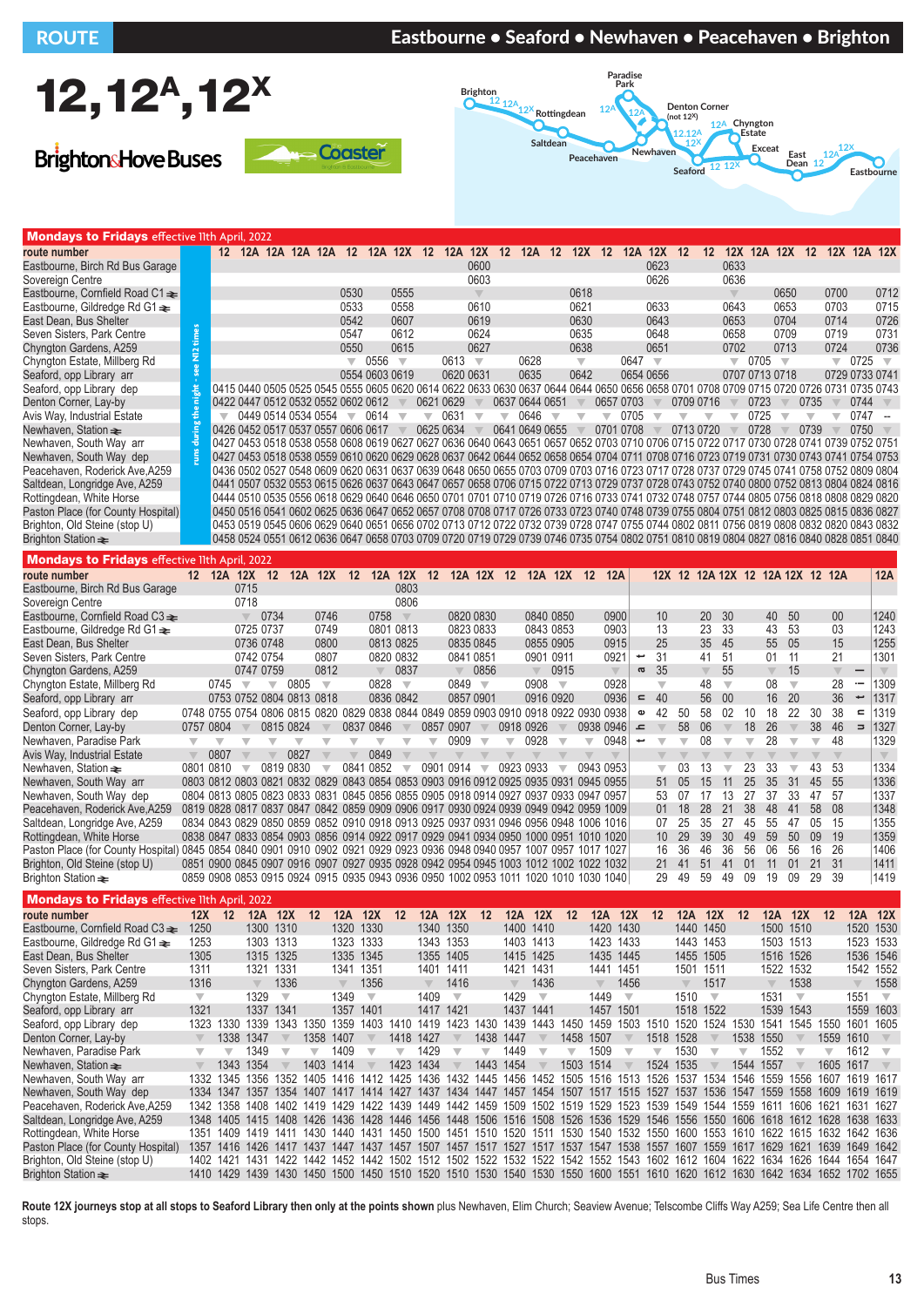| Peacehaven                                           |                          |                         | <b>Seaford</b>          | 12 12X                  |                                    |                          | шаэг<br>Dean 12         |                         | <b>Eastbourne</b>       | O                       |                         |                         |                         |                                                                                                |                          |                               |                         |      |                         |                         | DI IXI IWI KATUYE DUSES           |                          |                |                         |                         |
|------------------------------------------------------|--------------------------|-------------------------|-------------------------|-------------------------|------------------------------------|--------------------------|-------------------------|-------------------------|-------------------------|-------------------------|-------------------------|-------------------------|-------------------------|------------------------------------------------------------------------------------------------|--------------------------|-------------------------------|-------------------------|------|-------------------------|-------------------------|-----------------------------------|--------------------------|----------------|-------------------------|-------------------------|
|                                                      |                          |                         |                         |                         |                                    |                          |                         |                         |                         |                         |                         |                         |                         |                                                                                                |                          |                               |                         |      |                         |                         |                                   |                          |                |                         |                         |
|                                                      |                          |                         |                         |                         |                                    |                          |                         |                         |                         |                         |                         |                         |                         |                                                                                                |                          |                               |                         |      |                         |                         |                                   |                          |                |                         |                         |
| <b>Mondays to Fridays</b> effective lith April, 2022 |                          |                         |                         |                         |                                    |                          |                         |                         |                         |                         |                         |                         |                         |                                                                                                |                          |                               |                         |      |                         |                         |                                   |                          |                |                         |                         |
| route number                                         |                          | 12 12A 12X 12           |                         |                         | 12A 12X                            |                          | 12                      |                         | 12A 12X                 | 12                      | 12A 12X                 |                         | 12                      | 12A                                                                                            | 12                       | 12A                           | 12                      | 12A  | 12                      | 12A                     | 12A                               | 12                       | 12A 12A        |                         | 12                      |
| Eastbourne, Cornfield Road C3 $\triangle$            |                          | 1540 1550               |                         |                         | 1601 1613                          |                          |                         | 1624 1635               |                         |                         | 1645 1655               |                         |                         |                                                                                                |                          | 1705 1717 1725 1737 1745 1757 |                         |      |                         |                         | 1805 1817                         |                          |                | 1825 1837               |                         |
| Eastbourne, Gildredge Rd G1 $\triangleq$             |                          | 1543 1553               |                         |                         | 1604 1616                          |                          |                         | 1627 1638               |                         |                         | 1648 1658               |                         |                         |                                                                                                |                          | 1708 1720 1728 1740 1748 1800 |                         |      |                         |                         | 1808 1820                         |                          |                | 1828 1840               |                         |
| East Dean, Bus Shelter                               |                          | 1556 1606               |                         |                         | 1617 1628                          |                          |                         | 1639 1650               |                         |                         | 1700 1710               |                         |                         |                                                                                                |                          | 1720 1732 1740 1752 1800 1812 |                         |      |                         |                         | 1819 1831                         |                          |                | 1839 1851               |                         |
| Seven Sisters, Park Centre                           |                          | 1602 1612               |                         |                         | 1623 1634                          |                          |                         | 1645 1656               |                         |                         | 1706 1716               |                         |                         |                                                                                                |                          | 1726 1738 1746 1758 1806 1818 |                         |      |                         |                         | 1825 1837                         |                          |                | 1845 1857               |                         |
| Chyngton Gardens, A259                               |                          | $\overline{\mathbb{V}}$ | 1618                    |                         | $\overline{\mathbb{V}}$            | 1640                     |                         |                         | 1702                    |                         | $\overline{\mathbb{V}}$ | 1722                    |                         | $\overline{\mathbb{V}}$                                                                        | 1744                     |                               | 1804                    |      | 1823                    |                         | $\overline{\mathbb{V}}$           | 1842                     |                | $\overline{\mathbb{V}}$ | 1901                    |
| Chyngton Estate, Millberg Rd                         |                          | 1611                    | $\overline{\mathbf{v}}$ |                         | 1632                               | $\overline{\mathbf{v}}$  |                         | 1654                    | $\overline{\mathbf{v}}$ |                         | 1715                    | $\sqrt{}$               |                         | 1735                                                                                           | $\overline{\phantom{a}}$ | 1755                          | $\overline{\mathbf{v}}$ | 1813 | $\overline{\mathbf{v}}$ |                         | 1830 1832                         | $\overline{\phantom{a}}$ | 1848 1851      |                         | $\overline{\mathbf{v}}$ |
| Seaford, opp Library arr                             |                          | 1619 1623               |                         |                         | 1640 1645                          |                          |                         | 1702 1707               |                         |                         | 1723 1727               |                         |                         |                                                                                                |                          | 1742 1749 1802 1809 1819 1828 |                         |      |                         | 1836                    | 1838                              | 1847                     | 1854 1857 1906 |                         |                         |
| Seaford, opp Library dep                             |                          | 1611 1621               | 1625                    | 1632                    | 1642 1647 1653 1704 1709 1714 1725 |                          |                         |                         |                         |                         |                         | 1729                    |                         | 1734 1743 1752 1803 1812 1821                                                                  |                          |                               |                         |      | 1831                    |                         | $\rightarrow$ 1840 1850           |                          |                | $\rightarrow$ 1859 1909 |                         |
| Denton Corner, Lay-by                                |                          | 1620 1630               |                         | 1641                    | 1651                               |                          | 1702 1713               |                         |                         | 1723 1734               |                         |                         | 1743                    | 1752 1801                                                                                      |                          | 1811                          | 1820 1829               |      | 1839                    |                         | 1848 1858                         |                          |                | 1907 1917               |                         |
| Newhaven, Paradise Park                              | $\overline{\phantom{a}}$ | $\overline{\mathbb{V}}$ | $\overline{\mathbb{V}}$ | $\overline{\mathbb{V}}$ | $\overline{\mathbf{v}}$            |                          | v                       | ₩                       |                         | ₩                       | $\overline{\mathbb{V}}$ | ▼                       |                         | v                                                                                              | v                        | ▼                             |                         | ₩    | $\overline{\mathbb{V}}$ |                         | $\overline{\phantom{a}}$          | $\overline{\mathbb{V}}$  |                | 1909                    | $\overline{\mathbf{v}}$ |
| Avis Way, Industrial Estate                          |                          | 1632                    |                         |                         | 1653                               |                          |                         | 1715                    |                         |                         | 1736                    |                         |                         | 1754                                                                                           |                          | 1813                          |                         | 1831 | $\overline{\mathbb{V}}$ |                         | 1850                              | $\overline{\mathbb{V}}$  |                | $\overline{\mathbb{V}}$ | $\overline{\mathbb{V}}$ |
| Newhaven, Station $\equiv$                           | 1626 1637                |                         | $\overline{\mathbf{v}}$ | 1647                    | 1658                               | $\overline{\phantom{a}}$ | 1708 1720               |                         | $\overline{\mathbf{v}}$ | 1729 1741               |                         | $\overline{\mathbf{v}}$ |                         | 1749 1759 1807 1817 1825 1835 1843                                                             |                          |                               |                         |      |                         |                         | 1854 1902                         |                          |                | 1913 1921               |                         |
| Newhaven, South Way arr                              |                          | 1628 1639 1637 1649     |                         |                         |                                    |                          |                         |                         |                         |                         |                         |                         |                         | 1700 1659 1710 1722 1721 1731 1743 1741 1751 1801 1809 1819 1827 1837 1845                     |                          |                               |                         |      |                         |                         | 1856 1904                         |                          |                | 1915 1923               |                         |
| Newhaven, South Way dep                              |                          | 1630 1640 1639 1651     |                         |                         |                                    |                          |                         |                         |                         |                         |                         |                         |                         | 1701 1701 1712 1723 1723 1733 1744 1743 1753 1802 1811 1820 1829 1838 1847                     |                          |                               |                         |      |                         |                         | 1857 1906                         |                          |                | 1916 1925               |                         |
| Peacehaven, Roderick Ave, A259                       |                          |                         |                         |                         |                                    |                          |                         |                         |                         |                         |                         |                         |                         | 1642 1652 1647 1703 1713 1709 1724 1735 1731 1744 1755 1751 1804 1812 1821 1830 1839 1848 1857 |                          |                               |                         |      |                         |                         | 1907 1916                         |                          |                | 1926 1935               |                         |
| Saltdean, Longridge Ave, A259                        |                          |                         |                         |                         |                                    |                          |                         |                         |                         |                         |                         |                         |                         | 1649 1659 1653 1710 1720 1715 1731 1742 1737 1751 1802 1757 1810 1818 1827 1836 1845 1854 1903 |                          |                               |                         |      |                         |                         | 1913 1922                         |                          |                | 1932 1941               |                         |
| Rottingdean, White Horse                             |                          |                         |                         |                         |                                    |                          |                         |                         |                         |                         |                         |                         |                         | 1653 1703 1656 1714 1724 1718 1735 1746 1740 1755 1806 1800 1814 1822 1831 1840 1849 1858 1907 |                          |                               |                         |      |                         |                         | 1916 1925                         |                          |                | 1935 1944               |                         |
| Paston Place (for County Hospital)                   |                          |                         |                         |                         |                                    |                          |                         |                         |                         |                         |                         |                         |                         | 1700 1710 1702 1721 1731 1724 1742 1753 1746 1802 1813 1806 1821 1829 1838 1847 1856 1905 1914 |                          |                               |                         |      |                         |                         | 1923 1932                         |                          |                | 1941 1950               |                         |
| Brighton, Old Steine (stop U)                        |                          |                         |                         |                         |                                    |                          |                         |                         |                         |                         |                         |                         |                         | 1705 1715 1707 1726 1736 1729 1747 1758 1751 1807 1818 1811 1826 1834 1843 1852 1901 1910 1919 |                          |                               |                         |      |                         |                         | 1928 1937                         |                          |                | 1946 1955               |                         |
| Brighton Station $\equiv$                            |                          |                         |                         |                         |                                    |                          |                         |                         |                         |                         |                         |                         |                         | 1713 1723 1715 1734 1744 1737 1755 1806 1759 1815 1826 1819 1834 1842 1851 1900 1909 1918 1927 |                          |                               |                         |      |                         |                         | 1936 1945                         |                          |                | 1954 2003               |                         |
| <b>Mondays to Fridays effective llth April, 2022</b> |                          |                         |                         |                         |                                    |                          |                         |                         |                         |                         |                         |                         |                         |                                                                                                |                          |                               |                         |      |                         |                         |                                   |                          |                |                         |                         |
| route number                                         |                          | 12A 12A 12A 12          |                         |                         | 12                                 | 12A                      | 12                      | $12 \overline{ }$       | 12A                     | 12                      | 12                      | 12A                     | 12                      | 12A                                                                                            | 12                       | 12A                           | 12                      | 12A  | $12 \,$                 | $12 \,$                 | 12                                | 12                       |                |                         |                         |
| Eastbourne, Cornfield Road C3 $\triangle$            |                          | 1848                    |                         | 1900                    | 1912                               |                          | 1927 1942               |                         |                         | 1957 2017               |                         |                         | 2037                    |                                                                                                | 2057                     |                               | 2122                    |      |                         |                         | 2152 2222 2252 2322               |                          |                |                         |                         |
| Eastbourne, Gildredge Rd G1 <del>≥</del>             |                          | 1851                    |                         | 1903 1915               |                                    |                          | 1930 1945               |                         |                         | 2000 2020               |                         |                         | 2040                    |                                                                                                | 2100                     |                               | 2125                    |      |                         |                         | 2155 2225 2255 2325               |                          |                |                         |                         |
| East Dean, Bus Shelter                               |                          | 1902                    |                         | 1914 1926               |                                    |                          | 1941 1955               |                         |                         | 2010 2029               |                         |                         | 2049                    |                                                                                                | 2109                     |                               | 2134                    |      |                         |                         | 2204 2234 2304 2334               |                          |                |                         |                         |
| Seven Sisters, Park Centre                           |                          | 1908                    |                         | 1920                    | 1932                               |                          | 1946 2000               |                         |                         | 2015 2034               |                         |                         | 2054                    |                                                                                                | 2114                     |                               | 2139                    |      |                         |                         | 2209 2239 2309 2339               |                          |                |                         |                         |
| Chyngton Gardens, A259                               |                          | $\overline{\mathbb{V}}$ |                         | 1924 1936               |                                    |                          | 1949 2003               |                         |                         | 2018 2037               |                         |                         | 2057                    |                                                                                                | 2117                     |                               | 2142                    |      |                         |                         | 2212 2242 2312 2342               |                          |                |                         |                         |
| Chyngton Estate, Millberg Rd                         |                          | 1906 1914 1923          |                         | $\overline{\mathbb{V}}$ | $\overline{\mathbb{V}}$            | 1943                     | $\overline{\mathbf{v}}$ | $\overline{\mathbb{V}}$ | 2011                    | $\overline{\mathbf{v}}$ | $\overline{\mathbb{V}}$ | 2039                    | $\overline{\mathbf{v}}$ | 2108                                                                                           | $\overline{\mathbf{v}}$  | 2138                          | $\overline{\mathbf{v}}$ | 2208 | $\overline{\mathbf{v}}$ |                         |                                   | $\overline{\mathbb{V}}$  | Ë              |                         |                         |
| Seaford, opp Library arr                             |                          | 1912 1920               | 1929                    | 1929                    | $\overline{\mathbf{v}}$            | 1949                     | $\overline{\mathbb{V}}$ | $\overline{\mathbb{V}}$ | 2017                    | $\overline{\mathbf{v}}$ | $\overline{\mathbb{V}}$ | 2045                    | $\overline{\mathbb{V}}$ | 2114                                                                                           | $\overline{\mathbb{V}}$  | 2144                          | $\overline{\mathbb{V}}$ | 2214 |                         |                         |                                   |                          |                |                         |                         |
| Seaford, opp Library dep                             |                          | $\rightarrow$ 1922      |                         | $\rightarrow$ 1931 1940 |                                    |                          | $\rightarrow$ 1953 2007 |                         |                         | $\rightarrow$ 2022 2041 |                         |                         | $\rightarrow$ 2101      |                                                                                                | $\rightarrow$ 2121       |                               | $\rightarrow$ 2146      |      |                         |                         | $\rightarrow$ 2216 2246 2316 2346 |                          |                |                         |                         |
| Denton Corner, Lay-by                                |                          | 1930                    |                         | 1939 1948               |                                    |                          | 2001 2015               |                         |                         | 2030 2049               |                         |                         | 2109                    |                                                                                                | 2129                     |                               | 2154                    |      | 2224                    |                         | 2253 2323 2353                    |                          | night          |                         |                         |
| Newhaven, Paradise Park                              |                          | 1932                    |                         | $\overline{\mathbb{V}}$ | $\overline{\mathbf{v}}$            |                          | $\overline{\mathbf{v}}$ | $\overline{\mathbf{v}}$ |                         | $\overline{\mathbf{v}}$ | $\overline{\mathbf{v}}$ |                         | $\overline{\mathbf{v}}$ |                                                                                                | $\overline{\mathbf{v}}$  |                               | $\overline{\mathbf{v}}$ |      | $\overline{\mathbf{v}}$ | $\overline{\mathbf{v}}$ | $\overline{\mathbf{v}}$           | $\overline{\mathbb{V}}$  |                |                         |                         |
| Newhaven, Station $\equiv$                           |                          | 1936                    |                         | 1943 1952               |                                    |                          | 2005 2019               |                         |                         | 2034 2053               |                         |                         | 2113                    |                                                                                                | 2133                     |                               | 2158                    |      |                         |                         | 2228 2257 2327 2357               |                          |                |                         |                         |
| Newhaven, South Way arr                              |                          | 1938                    |                         | 1945 1954               |                                    |                          | 2007 2021               |                         |                         | 2036 2055               |                         |                         | 2115                    |                                                                                                | 2135                     |                               | 2200                    |      |                         |                         | 2230 2259 2329 2359               |                          |                |                         |                         |
| Newhaven, South Way dep                              |                          | 1939                    |                         | 1947 1956               |                                    |                          | 2009 2023               |                         |                         | 2038 2057               |                         |                         | 2117                    |                                                                                                | 2137                     |                               | 2202                    |      |                         |                         | 2232 2301 2331 0001               |                          |                |                         |                         |
| Peacehaven, Roderick Ave, A259                       |                          | 1949                    |                         | 1957 2006               |                                    |                          | 2018 2032               |                         |                         | 2047 2106               |                         |                         | 2126                    |                                                                                                | 2146                     |                               | 2211                    |      |                         |                         | 2241 2310 2340 0010               |                          |                |                         |                         |
| Saltdean, Longridge Ave, A259                        |                          | 1955                    |                         | 2003 2012               |                                    |                          | 2024 2038               |                         |                         | 2053 2112               |                         |                         | 2132                    |                                                                                                | 2152                     |                               | 2217                    |      |                         |                         | 2247 2316 2346 0016               |                          |                |                         |                         |

NOTES  $\rightarrow$  = Change buses at Seaford.

Route 12X journeys stop at all stops to Seaford Library then only at the points shown plus Newhaven, Elim Church; Seaview Avenue; Telscombe Cliffs Way A259; Sea Life Centre then all stops.

Rottingdean, White Horse 1958 2006 2015 2027 2041 2056 2115 2135 2155 2220 2250 2319 2349 0019 Paston Place (for County Hospital) 2004 2012 2021 2033 2047 2102 2121 2141 2201 2226 2256 2325 2355 0025

Brighton, Old Steine (stop U)  $\begin{array}{cccc} 2009 & 2017 & 2026 & 2038 & 2052 & 2107 & 2125 & 2145 & 2205 & 2230 \end{array}$ <br>Brighton Station ₹ 2017 2025 2034 2046 2100 2114 2132 2152 212 2237

### Eastbourne • Seaford • Newhaven • Peacehaven • Brighton Route ROUTE





**Rrighton Hove Russe** 

2307 2336 0006 0036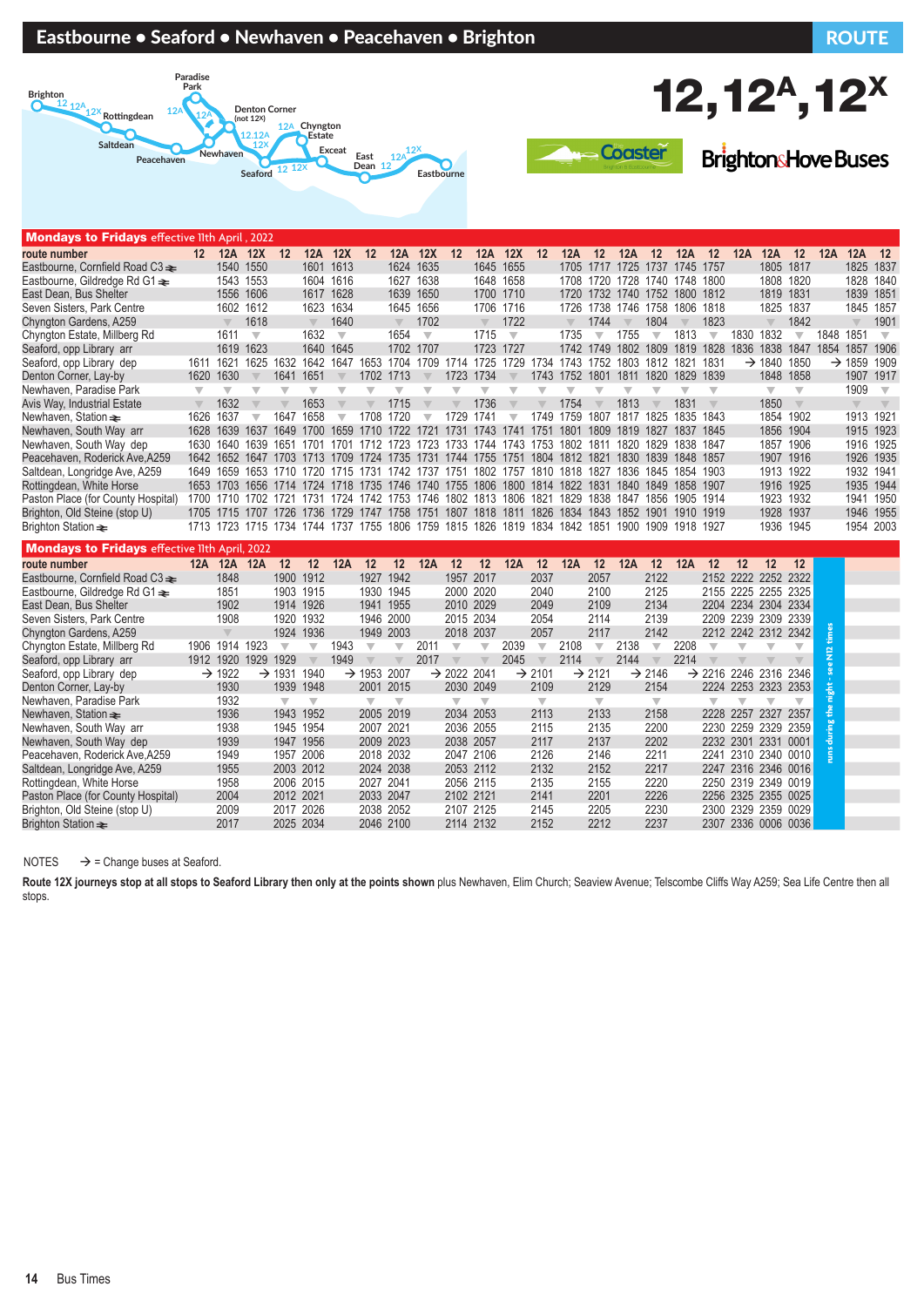## ROUTE BRIGHT BRIGHT IN Brighton • Peacehaven • Newhaven • Seaford • Eastbourne



**BrightonsHove Buses** 





| <b>Saturdays effective 16th April, 2022</b>                                                                                                                          |             |                                                                                                                                                                                                                                                                          |                          |                                                     |          |          |                         |                               |                           |                         |                                                                                                                              |                          |               |                         |                         |                               |                         |                                                                                                                       |           |                         |                                                                    |             |                         |           |                         |                         |
|----------------------------------------------------------------------------------------------------------------------------------------------------------------------|-------------|--------------------------------------------------------------------------------------------------------------------------------------------------------------------------------------------------------------------------------------------------------------------------|--------------------------|-----------------------------------------------------|----------|----------|-------------------------|-------------------------------|---------------------------|-------------------------|------------------------------------------------------------------------------------------------------------------------------|--------------------------|---------------|-------------------------|-------------------------|-------------------------------|-------------------------|-----------------------------------------------------------------------------------------------------------------------|-----------|-------------------------|--------------------------------------------------------------------|-------------|-------------------------|-----------|-------------------------|-------------------------|
| route number                                                                                                                                                         |             | 12A                                                                                                                                                                                                                                                                      | 12                       | 12A                                                 | 12       | 12A      |                         | 12A 12A                       | 12                        | 12A                     | 12                                                                                                                           |                          |               | 12A 12A 12A             | 12                      | 12A                           | 12                      | 12A                                                                                                                   | 12        |                         | 12A 12X 12A 12X 12                                                 |             |                         |           | 12A 12X                 |                         |
| Brighton Station $\equiv$ (stop D)                                                                                                                                   |             |                                                                                                                                                                                                                                                                          | 0520                     |                                                     | 0620     |          | 0650                    |                               | 0710                      |                         | 0730                                                                                                                         |                          | 0750          |                         | 0810                    |                               | 0830                    |                                                                                                                       |           |                         | 0850 0900 0905 0915 0920 0925 0935 0940                            |             |                         |           |                         |                         |
| Churchill Square, Dyke Rd (stop K)                                                                                                                                   |             |                                                                                                                                                                                                                                                                          | 0523                     |                                                     | 0623     |          | 0653                    |                               | 0713                      |                         | 0733                                                                                                                         |                          | 0753          |                         | 0813                    |                               | 0833                    |                                                                                                                       |           |                         | 0853 0903 0908 0918 0923 0928 0938 0943                            |             |                         |           |                         |                         |
| opp Sea Life Centre (stop K)                                                                                                                                         |             |                                                                                                                                                                                                                                                                          | 0527                     |                                                     | 0627     |          | 0657                    |                               | 0717                      |                         | 0737                                                                                                                         |                          | 0757          |                         | 0818                    |                               | 0838                    |                                                                                                                       |           |                         | 0858 0908 0913 0923 0928 0933 0943 0948                            |             |                         |           |                         |                         |
| Paston Place (for County Hospital)                                                                                                                                   |             |                                                                                                                                                                                                                                                                          | 0529                     |                                                     | 0629     |          | 0659                    |                               | 0719                      |                         | 0739                                                                                                                         |                          | 0759          |                         | 0821                    |                               | 0841                    |                                                                                                                       |           |                         | 0901 0911 0916 0926 0931 0936 0946 0951                            |             |                         |           |                         |                         |
| Rottingdean, opp White Horse                                                                                                                                         | times       |                                                                                                                                                                                                                                                                          | 0536                     |                                                     | 0636     |          | 0706                    |                               | 0726                      |                         | 0746                                                                                                                         |                          | 0806          |                         | 0828                    |                               | 0848                    |                                                                                                                       |           |                         | 0908 0918 0922 0933 0937 0943 0953 0957                            |             |                         |           |                         |                         |
| Saltdean, Longridge Ave, A259                                                                                                                                        | $\dot{\Xi}$ |                                                                                                                                                                                                                                                                          | 0539                     |                                                     | 0639     |          | 0709                    |                               | 0729                      |                         | 0749                                                                                                                         |                          | 0809          |                         | 0831                    |                               | 0851                    |                                                                                                                       |           |                         | 0911 0921 0925 0936 0940 0946 0956 1000                            |             |                         |           |                         |                         |
| Peacehaven, Roderick Ave, A259                                                                                                                                       | see         |                                                                                                                                                                                                                                                                          | 0544                     |                                                     | 0644     |          | 0715                    |                               | 0735                      |                         | 0755                                                                                                                         |                          | 0815          |                         | 0838                    |                               | 0858                    |                                                                                                                       |           |                         | 0918 0928 0931 0943 0946 0953 1003 1006                            |             |                         |           |                         |                         |
| Newhaven, Lower Place arr                                                                                                                                            |             |                                                                                                                                                                                                                                                                          | 0551                     |                                                     | 0652     |          | 0723                    |                               | 0743                      |                         | 0804                                                                                                                         |                          | 0824          |                         | 0847                    |                               | 0907                    |                                                                                                                       |           |                         | 0927 0937 0939 0952 0954 1002 1012 1014                            |             |                         |           |                         |                         |
| Newhaven, Lower Place dep                                                                                                                                            | night       |                                                                                                                                                                                                                                                                          | 0553                     |                                                     | 0654     |          | 0724                    |                               | 0745                      |                         | 0806<br>0539 0555 0641 0656 0710 0726 0732 0747 0750 0808 0810 0827 0829 0851 0849 0911 0916 0931 0941                       |                          | 0825          |                         | 0849                    |                               | 0909                    |                                                                                                                       |           |                         | 0929 0939 0941 0954 0956 1004 1014 1016<br>$\overline{\mathbf{v}}$ | 0956        | $\overline{\mathbf{v}}$ | 1007 1017 |                         | $\overline{\mathbf{v}}$ |
| Newhaven, Station $\equiv$<br>Newhaven, Paradise Park                                                                                                                | ÷           | 0542                                                                                                                                                                                                                                                                     |                          | 0644                                                |          |          |                         | 0714 0729 0735                |                           | 0753                    |                                                                                                                              |                          |               | 0813 0830 0832          |                         | 0852                          |                         | 0919                                                                                                                  |           | 0944                    | $\overline{\mathbb{V}}$                                            | 1000        | $\overline{\mathbb{V}}$ |           | 1021                    | $\overline{\mathbb{V}}$ |
| Denton Corner, Lay-by                                                                                                                                                |             |                                                                                                                                                                                                                                                                          |                          |                                                     |          |          |                         |                               |                           |                         | 0544 0558 0646 0659 0716 0731 0737 0750 0755 0811 0815 0832 0834 0854 0854 0914 0921 0934 0946                               |                          |               |                         |                         |                               |                         |                                                                                                                       |           |                         | $\overline{\mathbf{v}}$                                            | 1003        | $\overline{\mathbf{v}}$ | 1011 1024 |                         | $\overline{\mathbf{v}}$ |
| Seaford, Library arr                                                                                                                                                 |             |                                                                                                                                                                                                                                                                          |                          |                                                     |          |          |                         |                               |                           |                         | 0550 0603 0652 0705 0722 0737 0743 0756 0801 0817 0821 0838 0840 0900 0900 0921 0927 0941 0953 0949 1011 1004 1019 1032 1025 |                          |               |                         |                         |                               |                         |                                                                                                                       |           |                         |                                                                    |             |                         |           |                         |                         |
| Seaford, Library dep                                                                                                                                                 |             |                                                                                                                                                                                                                                                                          |                          |                                                     |          |          |                         |                               |                           |                         | 0550 0605 0652 0707 0722 0739 0743 0759 0801 0820 0821 0840 0840 0902 0900 0923 0929 0943 0955 0952 1013 1007                |                          |               |                         |                         |                               |                         |                                                                                                                       |           |                         |                                                                    |             |                         |           | 1034 1028               |                         |
| Chyngton Estate, Millberg Rd                                                                                                                                         |             | 0556                                                                                                                                                                                                                                                                     |                          | 0658                                                |          |          |                         | 0728 0745 0750                | $\overline{\mathbb{V}}$   | 0809                    | $\overline{\mathbb{V}}$                                                                                                      |                          |               | 0829 0846 0848          | $\overline{\mathbb{V}}$ | 0908                          | $\overline{\mathbb{V}}$ | 0935                                                                                                                  |           | 1001                    | $\overline{\mathbb{V}}$                                            | 1020        | $\overline{\mathbb{V}}$ |           | 1041                    | $\mathbb V$             |
| Chyngton Gardens A259                                                                                                                                                |             |                                                                                                                                                                                                                                                                          | 0608                     | $\hspace{0.05cm} -\hspace{0.05cm} -\hspace{0.05cm}$ | 0711     |          | 0747                    |                               | 0803                      |                         | 0824                                                                                                                         |                          | 0848          |                         | 0906                    |                               |                         | 0927 0938 0947 1004 0956 1023 1012                                                                                    |           |                         |                                                                    |             |                         |           | 1044 1033               |                         |
| Seven Sisters, Park Centre                                                                                                                                           |             |                                                                                                                                                                                                                                                                          | 0610                     | $\overline{\phantom{a}}$                            | 0713     |          | 0749                    |                               | 0806                      |                         | 0827                                                                                                                         |                          | 0851          |                         | 0909                    |                               |                         | 0930 0941 0950 1007 0959 1026 1015                                                                                    |           |                         |                                                                    |             |                         |           | 1047 1036               |                         |
| East Dean, Bus Shelter                                                                                                                                               |             |                                                                                                                                                                                                                                                                          | 0615                     | $\overline{\phantom{a}}$                            | 0718     |          | 0754                    |                               | 0811                      |                         | 0832                                                                                                                         |                          | 0856          |                         | 0915                    |                               |                         | 0936 0947 0956 1013 1005 1032 1021                                                                                    |           |                         |                                                                    |             |                         |           | 1053 1042               |                         |
| Eastbourne, Cornfield Road C1 $\textcolor{red}{\blacktriangleright}$                                                                                                 |             |                                                                                                                                                                                                                                                                          | 0624                     | $\sim$                                              | 0728     |          | 0804                    |                               | 0822                      |                         | 0843                                                                                                                         |                          | 0907          |                         | 0927                    |                               |                         | 0948 1000 1008 1026 1018 1045 1034                                                                                    |           |                         |                                                                    |             |                         |           | 1106 1055               |                         |
|                                                                                                                                                                      |             |                                                                                                                                                                                                                                                                          |                          |                                                     |          |          |                         |                               |                           |                         |                                                                                                                              |                          |               |                         |                         |                               |                         |                                                                                                                       |           |                         |                                                                    |             |                         |           |                         |                         |
| <b>Saturdays effective 16th April, 2022</b>                                                                                                                          |             |                                                                                                                                                                                                                                                                          |                          |                                                     |          |          |                         |                               |                           |                         |                                                                                                                              |                          |               |                         |                         |                               |                         |                                                                                                                       |           |                         |                                                                    |             |                         |           |                         |                         |
| route number                                                                                                                                                         |             | 12 12A                                                                                                                                                                                                                                                                   |                          |                                                     | $12X$ 12 |          |                         |                               | 12A 12X 12 12A 12X 12 12A |                         |                                                                                                                              |                          | 12A 12X       |                         | 12                      | 12A 12X 12                    |                         |                                                                                                                       | 12A 12X   |                         | 12                                                                 |             | 12A 12X 12A 12X         |           |                         | $-12$                   |
| Brighton Station $\text{≑}$ (stop D)                                                                                                                                 |             | 0945 0955<br>0948 0958                                                                                                                                                                                                                                                   |                          | 00 <sup>°</sup><br>03                               | 05<br>08 | 15<br>18 | 20<br>23                | 25<br>35<br>28<br>38          | 40<br>43                  | 45<br>48                | 55<br>58                                                                                                                     |                          | 1715 1720     |                         |                         |                               |                         | 1725 1735 1740 1745 1755 1800 1805 1815 1820<br>1718 1723 1728 1738 1743 1748 1758 1803 1808 1818 1823 1838 1843 1851 |           |                         |                                                                    |             |                         |           | 1835 1840               | 1848                    |
| Churchill Square, Dyke Rd (stop K)<br>opp Sea Life Centre (stop K)                                                                                                   |             | 0953 1003                                                                                                                                                                                                                                                                |                          | 09                                                  | 14       | 24       | 29                      | 34<br>44                      | 49                        | 54                      | 04                                                                                                                           |                          |               |                         |                         |                               |                         | 1724 1729 1734 1744 1749 1754 1804 1809 1814 1824 1829 1844 1849                                                      |           |                         |                                                                    |             |                         |           |                         | 1857                    |
| Paston Place(for County Hospital)                                                                                                                                    |             | 0956 1007                                                                                                                                                                                                                                                                | $\overline{\phantom{a}}$ | 12                                                  | 18       | 28       | 32                      | 38<br>48                      | 52                        | 58                      | 08                                                                                                                           |                          |               |                         |                         |                               |                         | 1728 1732 1738 1748 1752 1758 1808 1812 1818 1828 1832 1848 1852 1901                                                 |           |                         |                                                                    |             |                         |           |                         |                         |
| Rottingdean, opp White Horse                                                                                                                                         |             | 1003 1014                                                                                                                                                                                                                                                                | a                        | 18                                                  | 25       | 35       | 38                      | 45<br>55                      | 58                        | 05                      | 15                                                                                                                           |                          | 1735          | 1738                    |                         |                               |                         | 1745 1755 1758 1805 1815 1818 1825 1835 1838 1855 1858                                                                |           |                         |                                                                    |             |                         |           |                         | 1908                    |
| Saltdean, Longridge Ave, A259                                                                                                                                        |             | 1006 1017                                                                                                                                                                                                                                                                |                          | 21                                                  | 28       | 38       | 41                      | 58<br>48                      | 01                        | 08                      | 18                                                                                                                           |                          |               |                         |                         |                               |                         | 1738 1741 1748 1758 1801 1808 1818 1821 1828 1838 1841 1858 1901                                                      |           |                         |                                                                    |             |                         |           |                         | 1911                    |
| Peacehaven, Roderick Ave, A259                                                                                                                                       |             | 1013 1024                                                                                                                                                                                                                                                                |                          | $= 27$                                              | 35       | 45       | 47                      | 55<br>05                      | 07                        | 15                      | 25                                                                                                                           | $\overline{\phantom{a}}$ | 1745          |                         |                         |                               |                         | 1747 1755 1805 1807 1815 1825 1827 1835 1845 1847 1905 1907 1918                                                      |           |                         |                                                                    |             |                         |           |                         |                         |
| Newhaven, Lower Place arr                                                                                                                                            |             | 1023 1034                                                                                                                                                                                                                                                                | $\mathbf \omega$         | 35                                                  | 45       | 55       | 55                      | 05<br>15                      | 15                        | 25                      | 35                                                                                                                           | $\blacksquare$           | 1755          | 1755                    |                         |                               |                         | 1805 1815 1815 1825 1835 1835 1845 1855 1855                                                                          |           |                         |                                                                    |             |                         | 1915 1914 |                         | 1928                    |
| Newhaven, Lower Place dep                                                                                                                                            |             | 1025 1036                                                                                                                                                                                                                                                                | $\mathbf{r}$             | 37                                                  | 47       | 57       | 57                      | 07<br>17                      | 17                        | 27                      | 37                                                                                                                           |                          |               |                         |                         |                               |                         | $=$ 1757 1757 1807 1817 1817 1827 1837 1837 1847 1857 1857 1917 1916                                                  |           |                         |                                                                    |             |                         |           |                         | 1930                    |
| Newhaven, Station $\equiv$                                                                                                                                           |             | 1028 1039                                                                                                                                                                                                                                                                | $\overline{\phantom{a}}$ | $\overline{\mathbf{v}}$                             | 50       | 00       | $\overline{\mathbf{v}}$ | 10<br>20                      | $\overline{\mathbb{V}}$   | 30                      | 40                                                                                                                           |                          | 1800          | $\overline{\mathbf{v}}$ | 1809 1819               |                               | $\overline{\mathbf{v}}$ | 1829 1839                                                                                                             |           | $\overline{\mathbf{v}}$ | 1849 1859                                                          |             | $\overline{\mathbf{v}}$ | 1919      | $\overline{\mathbf{v}}$ | 1932                    |
| Newhaven, Paradise Park                                                                                                                                              |             | 1043                                                                                                                                                                                                                                                                     |                          | $\overline{\mathbb{V}}$                             |          | 04       | $\overline{\mathbb{V}}$ | 24<br>$\overline{\mathbb{V}}$ | $\overline{\mathbb{V}}$   | $\overline{\mathbb{V}}$ | 44                                                                                                                           |                          | 1804          | $\overline{\mathbb{V}}$ |                         | 1822                          | $\overline{\mathbb{V}}$ |                                                                                                                       | 1842      | $\overline{\mathbb{V}}$ |                                                                    | 1902        | $\overline{\mathbb{V}}$ | 1922      |                         | $\overline{\mathbb{V}}$ |
| Denton Corner, Lay-by                                                                                                                                                |             | 1032 1046                                                                                                                                                                                                                                                                |                          | $\overline{\mathbf{v}}$                             | 54       | 07       | $\overline{\mathbf{v}}$ | 14<br>27                      | $\overline{\mathbf{v}}$   | 34                      | 47                                                                                                                           |                          | 1807          | $\overline{\mathbf{v}}$ | 1813 1825               |                               | $\overline{\mathbf{v}}$ | 1833 1845                                                                                                             |           | $\overline{\mathbf{v}}$ | 1853 1905                                                          |             | $\overline{\mathbf{v}}$ | 1925      | $\overline{\mathbf{v}}$ | 1936                    |
| Seaford, Library arr                                                                                                                                                 |             | 1040 1054                                                                                                                                                                                                                                                                |                          | 46                                                  | 02       | 15       | 06                      | 22<br>35                      | 26                        | 42                      | 55                                                                                                                           |                          |               |                         |                         | 1815 1806 1821 1833 1826 1841 |                         |                                                                                                                       |           |                         | 1853 1845 1901 1912 1905 1932 1924 1943                            |             |                         |           |                         |                         |
| Seaford, Library dep                                                                                                                                                 |             | 1056                                                                                                                                                                                                                                                                     |                          | 49                                                  |          | 17 09    |                         | 37                            | 29                        |                         | 57                                                                                                                           |                          | 1817 1808     |                         |                         | 1835 1828                     |                         |                                                                                                                       | 1855 1847 |                         |                                                                    |             | 1914 1907 1934 1926     |           |                         |                         |
| Chyngton Estate, Millberg Rd                                                                                                                                         |             | 1103                                                                                                                                                                                                                                                                     |                          | $\overline{\mathbb{V}}$                             |          | 24       | $\overline{\mathbf{v}}$ | 44                            | $\overline{\mathbb{V}}$   |                         | 04                                                                                                                           |                          | 1823          | $\overline{\mathbb{V}}$ |                         | 1841                          | $\overline{\mathbf{v}}$ |                                                                                                                       | 1901      | $\overline{\mathbb{V}}$ |                                                                    | 1920#       |                         | 1940#     |                         |                         |
| Chyngton Gardens, A259                                                                                                                                               |             | 1106                                                                                                                                                                                                                                                                     |                          | 54                                                  |          | 27 14    |                         | 47                            | 34                        |                         | 07                                                                                                                           |                          | 1826 1812     |                         |                         | 1844 1832                     |                         |                                                                                                                       | 1904 1851 |                         |                                                                    |             | 1911                    |           | 1930                    |                         |
| Seven Sisters, Park Centre                                                                                                                                           |             | 1109                                                                                                                                                                                                                                                                     |                          | 57                                                  |          | 30 17    |                         | 50                            | 37                        |                         | 10                                                                                                                           |                          | 1829 1815     |                         |                         | 1847 1835                     |                         |                                                                                                                       | 1907 1854 |                         |                                                                    |             | 1914                    |           | 1933                    |                         |
| East Dean, Bus Shelter                                                                                                                                               |             | 1115                                                                                                                                                                                                                                                                     |                          | 03                                                  |          | 36 23    |                         |                               | 43<br>56                  |                         | 16                                                                                                                           |                          | 1835 1821     |                         |                         | 1853 1841                     |                         |                                                                                                                       | 1913 1900 |                         |                                                                    |             | 1920                    |           | 1939                    |                         |
| Eastbourne, Cornfield Road C1 $\triangle$                                                                                                                            |             | 1128                                                                                                                                                                                                                                                                     |                          | 16                                                  |          | 49 36    |                         | 09                            | 56                        |                         | 29                                                                                                                           |                          | 1848 1834     |                         |                         | 1906 1854                     |                         |                                                                                                                       | 1926 1913 |                         |                                                                    |             | 1932                    |           | 1951                    |                         |
| Eastbourne, Birch Rd Bus Garage                                                                                                                                      |             |                                                                                                                                                                                                                                                                          |                          |                                                     |          |          |                         |                               | a                         |                         |                                                                                                                              |                          |               |                         |                         | 1914                          |                         |                                                                                                                       |           |                         |                                                                    |             |                         |           |                         |                         |
| <b>Saturdays effective 16th April, 2022</b>                                                                                                                          |             |                                                                                                                                                                                                                                                                          |                          |                                                     |          |          |                         |                               |                           |                         |                                                                                                                              |                          |               |                         |                         |                               |                         |                                                                                                                       |           |                         |                                                                    |             |                         |           |                         |                         |
| route number                                                                                                                                                         |             | 12 12A 12                                                                                                                                                                                                                                                                | $12 \,$                  | 12A                                                 | 12       |          |                         | 12 12A 12                     |                           |                         | 12 12A 12                                                                                                                    |                          |               | 12 12A 12               |                         | 12 12A 12                     |                         | 12                                                                                                                    | 12 12A    |                         | 12                                                                 | 12          | 12 12A 12               |           |                         |                         |
| Brighton Station $\equiv$ (stop D)                                                                                                                                   |             | 1857 1907 1917 1927 1937 1947 1957 2007 2017 2027 2037 2047 2057 2107 2122 2137 2152 2207 2222 2237 2252 2307 2322 2342 2352 0017                                                                                                                                        |                          |                                                     |          |          |                         |                               |                           |                         |                                                                                                                              |                          |               |                         |                         |                               |                         |                                                                                                                       |           |                         |                                                                    |             |                         |           |                         |                         |
| Churchill Square, Dyke Rd (stop K) 1900 1910 1920 1930 1940 1950 2000 2010 2020 2030 2040 2050 2100 2110 2125 2140 2155 2210 2225 2240 2255 2310 2325 2345 2355 0020 |             |                                                                                                                                                                                                                                                                          |                          |                                                     |          |          |                         |                               |                           |                         |                                                                                                                              |                          |               |                         |                         |                               |                         |                                                                                                                       |           |                         |                                                                    |             |                         |           |                         |                         |
| opp Sea Life Centre (stop K)                                                                                                                                         |             | 1906 1916 1926 1936 1946 1956 2006 2016 2026 2036 2046 2056 2106 2116 2131 2146 2201 2216 2231 2246 2301 2316 2331 2351 0001 0026                                                                                                                                        |                          |                                                     |          |          |                         |                               |                           |                         |                                                                                                                              |                          |               |                         |                         |                               |                         |                                                                                                                       |           |                         |                                                                    |             |                         |           |                         |                         |
| Paston Place (for County Hospital)                                                                                                                                   |             | 1910 1920 1930 1940 1950 2000 2010 2020 2030 2040 2050 2100 2110 2120 2135 2150 2205 2220 2235 2250 2305 2320 2335 2355 0005 0030                                                                                                                                        |                          |                                                     |          |          |                         |                               |                           |                         |                                                                                                                              |                          |               |                         |                         |                               |                         |                                                                                                                       |           |                         |                                                                    |             |                         |           |                         |                         |
| Rottingdean, opp White Horse<br>Saltdean, Longridge Ave, A259                                                                                                        |             | 1917 1927 1937 1947 1957 2007 2017 2027 2037 2047 2057 2107 2117 2127 2142 2157 2212 2227 2242 2257 2312 2327 2342 0002 0012 0037 1<br>1920 1930 1940 1950 2000 2010 2020 2030 2040 2050 2100 2110 2120 2130 2145 2200 2215 2230 2245 2300 2315 2330 2345 0005 0015 0040 |                          |                                                     |          |          |                         |                               |                           |                         |                                                                                                                              |                          |               |                         |                         |                               |                         |                                                                                                                       |           |                         |                                                                    |             |                         |           |                         | - 80                    |
| Peacehaven, Roderick Ave, A259                                                                                                                                       |             | 1927 1937 1947 1957 2007 2016 2026 2036 2046 2056 2106 2116 2126 2136 2151 2206 2221 2236 2251 2306 2321 2336 2351 0011 0021 0046                                                                                                                                        |                          |                                                     |          |          |                         |                               |                           |                         |                                                                                                                              |                          |               |                         |                         |                               |                         |                                                                                                                       |           |                         |                                                                    |             |                         |           |                         |                         |
| Newhaven, Lower Place arr                                                                                                                                            |             | 1937 1946 1956 2006 2015 2024 2034 2044 2054 2104 2114 2124 2134 2144 2159 2214 2229 2244 2259 2314 2329 2344 2359 0019 0029 0054                                                                                                                                        |                          |                                                     |          |          |                         |                               |                           |                         |                                                                                                                              |                          |               |                         |                         |                               |                         |                                                                                                                       |           |                         |                                                                    |             |                         |           |                         | night - see N12         |
| Newhaven, Lower Place dep                                                                                                                                            |             | 1939 1948 1958 2008 2017 2026 2036 2046 2056 2106 2116 2126 2136 2146 2201 2216 2231 2246 2301 2316 2331 2346 0001 0021 0031 0056                                                                                                                                        |                          |                                                     |          |          |                         |                               |                           |                         |                                                                                                                              |                          |               |                         |                         |                               |                         |                                                                                                                       |           |                         |                                                                    |             |                         |           |                         |                         |
| Newhaven, Station $\rightleftharpoons$                                                                                                                               |             | 1941 1950 2000 2010 2019 2028 2038 2048 2058 2108 2118 2128 2138 2148 2203 2218 2233 2248 2303 2318 2333 2348 0003 0023 0033 0058                                                                                                                                        |                          |                                                     |          |          |                         |                               |                           |                         |                                                                                                                              |                          |               |                         |                         |                               |                         |                                                                                                                       |           |                         |                                                                    |             |                         |           |                         |                         |
| Newhaven, Paradise Park                                                                                                                                              |             | 1953                                                                                                                                                                                                                                                                     |                          |                                                     | 2022     |          |                         | $2051$ $\sqrt{ }$             |                           |                         | $\sqrt{2121}$                                                                                                                |                          | $\sqrt{2151}$ |                         |                         | 2236                          |                         |                                                                                                                       |           | 2336                    |                                                                    |             |                         | 0036      |                         |                         |
| Denton Corner, Lay-by                                                                                                                                                |             | 1945 1955 2004 2014 2024 2032 2042 2053 2102 2112 2123 2132 2142 2153 2207                                                                                                                                                                                               |                          |                                                     |          |          |                         |                               |                           |                         |                                                                                                                              |                          |               |                         |                         | 2238                          |                         | 2307                                                                                                                  |           | 2338                    |                                                                    | 0006        |                         | 0038 0101 |                         | runs during the         |
| Seaford, Library arr                                                                                                                                                 |             | 1952 2002 2011 2021 2031 2039 2049 2100 2109 2119 2130 2139 2149 2200 2214                                                                                                                                                                                               |                          |                                                     |          |          |                         |                               |                           |                         |                                                                                                                              |                          |               |                         |                         | 2245                          |                         | 2314                                                                                                                  |           | 2345                    |                                                                    | 0013        |                         | 0045 0108 |                         |                         |
| Seaford, Library dep                                                                                                                                                 | 1954 2004   |                                                                                                                                                                                                                                                                          |                          | 2023 2033                                           |          |          | 2051 2102               |                               |                           | 2121 2132               |                                                                                                                              |                          |               | 2151 2202 2216          |                         | 2247                          |                         | 2316                                                                                                                  |           | 2347                    |                                                                    | 0015        |                         | 0047      |                         |                         |
| Chyngton Estate, Millberg Rd                                                                                                                                         | $\mathbb V$ | 2010#                                                                                                                                                                                                                                                                    | $\overline{\vee}$        |                                                     | 2039#    |          | $\overline{\mathbb{V}}$ | 2108#                         |                           |                         | $\sqrt{2138\#}$                                                                                                              | $\overline{\mathbb{V}}$  |               | $2208#$ $\sqrt{ }$      |                         | 2253                          |                         | $\mathbb V$                                                                                                           |           | 2353                    |                                                                    | $\mathbb V$ |                         | 0053      |                         |                         |
| Chyngton Gardens, A259                                                                                                                                               | 1958        |                                                                                                                                                                                                                                                                          | 2027                     |                                                     |          |          | 2055                    |                               | 2125                      |                         |                                                                                                                              | 2155                     |               | 2220                    |                         | 2255                          |                         | 2320                                                                                                                  |           | 2355                    |                                                                    | 0019        |                         | 0055      |                         |                         |
| Seven Sisters, Park Centre                                                                                                                                           | 2001        |                                                                                                                                                                                                                                                                          | 2030                     |                                                     |          | 2058     |                         |                               | 2128                      |                         |                                                                                                                              | 2158                     |               | 2223                    |                         | 2258                          |                         | 2323                                                                                                                  |           | 2358                    |                                                                    | 0022        |                         | 0058      |                         |                         |
| East Dean, Bus Shelter                                                                                                                                               | 2007        |                                                                                                                                                                                                                                                                          | 2035                     |                                                     |          | 2103     |                         |                               | 2133                      |                         |                                                                                                                              | 2203                     |               | 2228                    |                         | 2303                          |                         | 2328                                                                                                                  |           | 2403                    |                                                                    | 0027        |                         | 0103      |                         |                         |
| Eastbourne, Cornfield Rd C1 $\triangleq$                                                                                                                             | 2019        |                                                                                                                                                                                                                                                                          | 2047                     |                                                     |          | 2115     |                         |                               | 2145                      |                         |                                                                                                                              | 2215                     |               | 2240                    |                         | 2315                          |                         | 2339                                                                                                                  |           | 2414                    |                                                                    | 0038        |                         | 0114      |                         |                         |
| Eastbourne, Birch Rd Bus Garage                                                                                                                                      |             |                                                                                                                                                                                                                                                                          |                          |                                                     |          |          |                         |                               |                           |                         |                                                                                                                              |                          |               |                         |                         |                               |                         | 2347                                                                                                                  |           | 0022                    |                                                                    | 0046        |                         |           |                         |                         |

NOTES # = Operates via Sutton Corner returning to Seaford Library via Vale Road.

a = The 1756 arrival continues to Birch Road Bus Garage via Seaside.

**12X journeys only stop at the points shown** plus North Street (stop C); Telscombe Cliffs Way A259, Seaview Road and all stops between Seaford Library and Eastbourne.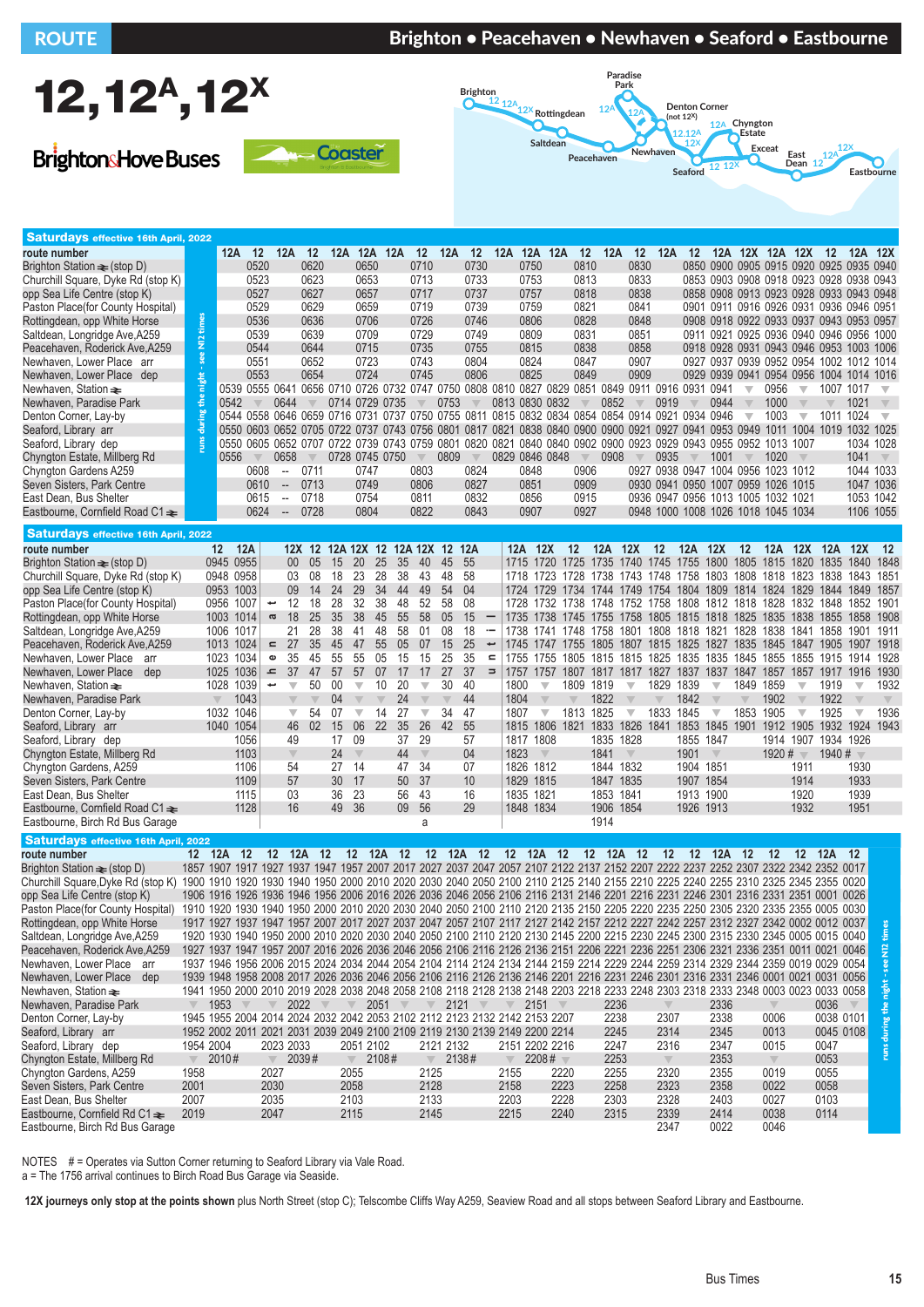#### Eastbourne • Seaford • Newhaven • Peacehaven • Brighton Route Route ROUTE





**BrightonsHove Buses** 

| <b>Saturdays effective 16th April, 2022</b> |          |      |                                                                                                     |      |                |      |                          |                |      |               |                          |                                                                                                          |                          |           |                          |                   |      |       |           |                          |      |           |                          |                         |      |
|---------------------------------------------|----------|------|-----------------------------------------------------------------------------------------------------|------|----------------|------|--------------------------|----------------|------|---------------|--------------------------|----------------------------------------------------------------------------------------------------------|--------------------------|-----------|--------------------------|-------------------|------|-------|-----------|--------------------------|------|-----------|--------------------------|-------------------------|------|
| route number                                |          | 12   | 12A                                                                                                 | 12A  | 12             | 12A  | 12                       | 12A            | 12   | 12A           | 12                       | 12A                                                                                                      | 12                       | 12A       | 12                       | $12 \overline{ }$ | 12A  | 12    | 12A       | 12X                      | 12   | 12A       | 12X                      | 12                      | 12A  |
| Eastbourne, Birch Rd Bus Garage             |          |      |                                                                                                     |      |                |      |                          |                | 0648 |               | 0713                     |                                                                                                          |                          |           | 0753                     |                   |      |       |           |                          |      |           | 0843                     |                         |      |
| Sovereign Centre                            |          |      |                                                                                                     |      |                |      |                          |                | 0651 |               | 0716                     |                                                                                                          |                          |           | 0756                     |                   |      |       |           |                          |      |           | 0846                     |                         |      |
| Eastbourne, Cornfield Road C3 $\equiv$      |          |      |                                                                                                     |      |                |      | 0630                     |                |      |               | $\overline{\mathcal{A}}$ |                                                                                                          | 0740                     |           | $\overline{\mathbb{V}}$  |                   |      | 0820  |           | 0835                     |      |           |                          |                         | 0900 |
| Eastbourne, Gildredge Rd G1 $\triangleq$    |          |      |                                                                                                     |      |                |      | 0633                     |                | 0658 |               | 0723                     |                                                                                                          | 0743                     |           | 0803                     |                   |      | 0823  |           | 0838                     |      |           | 0853                     |                         | 0903 |
| East Dean, Bus Shelter                      |          |      |                                                                                                     |      |                |      | 0641                     |                | 0709 |               | 0734                     |                                                                                                          | 0754                     |           | 0814                     |                   |      | 0834  |           | 0849                     |      |           | 0904                     |                         | 0914 |
| Seven Sisters, Park Centre                  |          |      |                                                                                                     |      |                |      | 0645                     |                | 0714 |               | 0739                     |                                                                                                          | 0759                     |           | 0819                     |                   |      | 0839  |           | 0855                     |      |           | 0910                     |                         | 0920 |
| Chyngton Gardens, A259                      | <b>P</b> |      |                                                                                                     |      |                |      | 0648                     |                | 0717 |               | 0742                     |                                                                                                          | 0802                     |           | 0822                     |                   |      | 0843  |           | 0859                     |      |           | 0914                     |                         |      |
| Chyngton Estate, Millberg Rd                |          |      |                                                                                                     | 0556 |                |      |                          | 0658           |      | 0728          |                          | 0750                                                                                                     | $\overline{\phantom{a}}$ | 0809      | $\overline{\mathbf{v}}$  |                   | 0829 |       | 0848      | $\overline{\phantom{a}}$ |      | 0908      | $\overline{\phantom{a}}$ |                         | 0927 |
| Seaford, opp Library arr                    |          |      |                                                                                                     | 0602 |                |      |                          | 0652 0704 0721 |      |               |                          | 0734 0746 0756 0806 0816 0826                                                                            |                          |           |                          |                   | 0836 | 0847  | 0855 0904 |                          |      |           | 0916 0919                |                         | 0935 |
| Seaford, opp Library dep                    |          |      | 0415 0515 0604 0622 0639                                                                            |      |                |      | 0654 0706 0723 0736      |                |      |               |                          | 0748 0758 0808 0818 0828 0833                                                                            |                          |           |                          |                   | 0838 | 0849  | 0857      | 0906 0910                |      | 0918 0921 |                          | 0930 0937               |      |
| Denton Corner, Lay-by                       |          |      | 0422 0522 0611                                                                                      |      | 0629           |      |                          | 0713 0730      |      | 0743          | 0755                     | 0805                                                                                                     |                          | 0816 0826 |                          | 0836 0841         | 0846 | 0857  | 0905      |                          | 0918 | 0926      |                          | 0938                    | 0945 |
| Newhaven, Paradise Park                     |          |      | 0524                                                                                                | 0613 |                | 0648 | ┳                        | 0715           |      | 0745          |                          | 0807                                                                                                     | $\overline{\phantom{a}}$ | 0828      | $\overline{\phantom{a}}$ |                   | 0848 |       | 0907      |                          |      | 0928      |                          | $\overline{\mathbb{V}}$ | 0947 |
| Newhaven, Station $\equiv$                  |          |      | 0426 0527 0616 0633                                                                                 |      |                |      |                          |                |      |               |                          | 0705 0718 0734 0748 0759 0810 0820 0831                                                                  |                          |           |                          | 0840 0845         | 0851 | 0.901 | 0911      |                          | 0922 | 0932      |                          | 0942                    | 0952 |
| Newhaven, South Way arr                     |          | 0427 | 0528                                                                                                |      | 0618 0635      |      | 0653 0707 0720 0736 0750 |                |      |               | 0801                     | 0812 0822 0833 0842 0847                                                                                 |                          |           |                          |                   | 0853 | 0903  | 0913 0914 |                          | 0924 | 0934      | <b>NG29</b>              | 0944                    | 0954 |
| Newhaven, South Way dep                     |          | 0427 |                                                                                                     |      |                |      |                          |                |      |               |                          | 0528 0620 0637 0655 0709 0721 0738 0752 0803 0814 0824 0835 0844 0849 0855 0905 0915 0916 0926 0936 0931 |                          |           |                          |                   |      |       |           |                          |      |           |                          | 0946 0956               |      |
| Peacehaven, Roderick Ave, A259              |          |      | 0436 0538 0630 0647 0705 0719 0732 0749 0803 0814 0825 0835 0846 0855 0900 0906 0916 0926 0925 0937 |      |                |      |                          |                |      |               |                          |                                                                                                          |                          |           |                          |                   |      |       |           |                          |      | 0947      | በ94በ                     | 0957                    | 1007 |
| Saltdean, Longridge Ave, A259               |          | 0441 |                                                                                                     |      |                |      |                          |                |      |               |                          | 0543 0636 0653 0711 0725 0738 0755 0810 0821 0832 0842 0853 0902 0907 0913 0923 0933 0931 0944 0954 0946 |                          |           |                          |                   |      |       |           |                          |      |           |                          | 1004                    | 1014 |
| Rottingdean, White Horse                    |          |      | 0444 0546 0639 0656 0714 0728 0741 0758 0813 0824 0835 0845 0856 0906 0911                          |      |                |      |                          |                |      |               |                          |                                                                                                          |                          |           |                          |                   | 0917 | 0927  | 0937      | 0934 0948                |      | 0958 0949 |                          | 1008                    | 1018 |
| Paston Place (for County Hospital)          |          |      | 0450 0552 0645                                                                                      |      | 0702 0720 0734 |      |                          | 0748 0805      |      | 0820 <b>D</b> | 0831                     | 0842 0852 0903 0913 0918 0924                                                                            |                          |           |                          |                   |      | 0934  | 0944      | 0940                     | 0955 | 1005      |                          | 1015                    | 1025 |
| Brighton, Old Steine (stop U)               |          |      | 0453 0556                                                                                           |      |                |      |                          |                |      |               |                          | 0649 0706 0724 0738 0752 0810 0825 0836 0847 0857 0908 0918 0923 0929 0939                               |                          |           |                          |                   |      |       | 0949      | 0945                     | 1000 | 1010      |                          | 1020                    | 1030 |
| Brighton Station $\equiv$                   |          |      | 0458 0602 0656 0714 0732 0746 0800 0818 0833 0844 0855 0905 0916 0926 0931 0937 0947                |      |                |      |                          |                |      |               |                          |                                                                                                          |                          |           |                          |                   |      |       | 0957      | 0953                     | 1008 | 1018      | 1008                     | 1028                    | 1038 |

| <b>Saturdays effective 16th April, 2022</b> |                          |                         |                          |                          |              |                          |                                  |                         |                          |                 |                         |                          |               |                          |                          |                          |                          |           |           |                          |           |                          |                                    |                          |                                              |                          |           |                          |
|---------------------------------------------|--------------------------|-------------------------|--------------------------|--------------------------|--------------|--------------------------|----------------------------------|-------------------------|--------------------------|-----------------|-------------------------|--------------------------|---------------|--------------------------|--------------------------|--------------------------|--------------------------|-----------|-----------|--------------------------|-----------|--------------------------|------------------------------------|--------------------------|----------------------------------------------|--------------------------|-----------|--------------------------|
| route number                                | 12X                      | 12                      | 12A                      | 12X                      |              |                          | 12 12A 12X 12 12A 12X 12 12A 12X |                         |                          |                 |                         |                          |               |                          |                          | 12A                      | 12X                      | 12        | 12A       | $12 \,$                  | 12A       | 12                       | 12A                                | $12 \,$                  | 12A                                          | 12                       | 12A       | 12                       |
| Eastbourne, Birch Rd Bus Garage             | 0903                     |                         |                          | 0923                     |              |                          |                                  |                         |                          |                 |                         |                          |               |                          |                          |                          |                          |           |           |                          |           |                          |                                    |                          |                                              |                          |           |                          |
| Sovereign Centre                            | 0906                     |                         |                          | 0926                     |              |                          |                                  |                         |                          |                 |                         |                          |               |                          |                          |                          |                          |           |           |                          |           |                          |                                    |                          |                                              |                          |           |                          |
| Eastbourne, Cornfield Road C3 $\triangle$   |                          |                         | 0920                     | $\overline{\mathbb{V}}$  |              |                          | 40                               | -50                     |                          | 00 <sup>°</sup> | -10                     |                          |               | 20 30                    |                          | 1620 1630                |                          |           | 1640      | 1655                     |           |                          |                                    |                          | 1700 1715 1722 1736 1744 1756 1805 1817      |                          |           |                          |
| Eastbourne, Gildredge Rd G1 $\triangleq$    | 0913                     |                         | 0923 0933                |                          |              |                          | 43                               | -53                     |                          | 03              | -13                     |                          | 23 33         |                          |                          | 1623 1633                |                          |           | 1643      | 1658                     |           |                          | 1703 1718 1725 1739                |                          | 1747 1759                                    |                          | 1808      | -1820                    |
| East Dean, Bus Shelter                      | 0924                     |                         | 0934 0944                |                          |              |                          | 55                               | 05                      |                          | 15 25           |                         |                          |               | 35 45                    |                          | 1635 1645                |                          |           | 1655      |                          |           |                          | 1710 1715 1730 1737 1751           |                          | 1759 1810                                    |                          | 1819      | 1831                     |
| Seven Sisters, Park Centre                  | 0930                     |                         |                          | 0940 0950                | پ            |                          | 01                               | 11                      |                          | 21              | 31                      |                          | 41 51         |                          |                          | 1641                     | 1651                     |           | 1701      | 1716                     | 1721      | 1736                     | 1743 1757                          |                          | 1805                                         | 1816                     | 1825      | 1837                     |
| Chyngton Gardens, A259                      | 0934                     |                         | $\overline{\phantom{a}}$ | 0954                     | $\sigma$     |                          | $\overline{\mathbb{V}}$          | 15                      |                          |                 | 35                      |                          |               | 55                       | $\overline{\phantom{m}}$ | $\overline{\phantom{a}}$ | 1655                     |           |           | 1720                     |           | 1740                     |                                    | 1801                     |                                              | 1821                     |           | 1842                     |
| Chyngton Estate, Millberg Rd                | $\overline{\phantom{a}}$ |                         | 0947                     | $\overline{\phantom{a}}$ |              |                          | 08                               | $\overline{\mathbf{v}}$ |                          | 28              | $\overline{\mathbf{v}}$ |                          | 48            | $\overline{\phantom{a}}$ | $\overline{\phantom{0}}$ | 1647                     | $\overline{\phantom{a}}$ |           | 1707      | $\overline{\phantom{a}}$ | 1727      | $\overline{\phantom{a}}$ | 1749                               | $\overline{\phantom{a}}$ | 1811                                         | $\overline{\phantom{a}}$ | 1831      | $\overline{\phantom{a}}$ |
| Seaford, opp Library arr                    | 0939                     |                         | 0955 0959                |                          | $\mathbf{r}$ |                          | 16                               | -20                     |                          | 36              | -40                     |                          |               | 56 00                    | t                        | 1654                     | 1700                     |           | 1714      | 1725                     | 1734 1745 |                          | 1756 1806                          |                          | 1817 1826                                    |                          | 1837      | -1847                    |
| Seaford, opp Library dep                    | 0941                     | 0950                    | 0957                     | $100^{\circ}$            | Ф            | 10                       | 18                               | 22                      | 30                       | 38              | 42                      | 50                       | 58            | -02                      | $\equiv$                 | 1656                     | 1702                     | 708       | 1716      | 1728                     | 1736 1748 |                          | 1758                               | 1809                     | 1819                                         | 1829                     | 1839      | 1850                     |
| Denton Corner, Lay-by                       |                          | 0958                    | 1005                     |                          | ᅩ            | 18                       | 26                               |                         | 38                       | 46              |                         | 58                       | 06            |                          | Ξ                        | 1704                     |                          | 1716      | 1724      | 1736                     | 1744 1756 |                          | 1806                               | 1817                     | 1827 1837                                    |                          | 1847 1858 |                          |
| Newhaven, Paradise Park                     | $\overline{\mathbb{V}}$  | $\overline{\mathbf{v}}$ | 1007                     | $\overline{\phantom{a}}$ | پ            | $\overline{\phantom{a}}$ | 28                               |                         | $\overline{\phantom{a}}$ | 48              |                         | $\overline{\phantom{a}}$ | 08            | $\overline{\phantom{a}}$ |                          | 1706                     | $\overline{\phantom{a}}$ |           | 1726      | $\overline{\phantom{a}}$ | 1746      | $\overline{\phantom{a}}$ | 1808                               | $\overline{\phantom{a}}$ | 1829                                         | $\overline{\phantom{a}}$ | 1849      |                          |
| Newhaven, Station $\equiv$                  |                          | 1002                    | 1012                     |                          |              | 23                       | -33                              |                         | 43                       | 53              |                         | 0 <sub>3</sub>           | 13            |                          |                          | 1711                     |                          | 1721      | 1731      | 1741                     | 1751      | 1801                     | 1813                               | 1822                     | 1833                                         | 1841                     | 1853      | 1902                     |
| Newhaven, South Way arr                     | 0950                     | 1004                    | 1014 1010                |                          |              |                          | 25 35                            | 31                      | 45                       | 55              | -51                     | 05                       | 15 11         |                          |                          | 1713                     | 1711                     |           |           |                          |           |                          |                                    |                          | 1723 1733 1743 1753 1803 1815 1824 1835 1843 |                          | 1855 1904 |                          |
| Newhaven, South Way dep                     | 0952                     | 1006                    | 1016 1012                |                          |              |                          | 27 37                            | 33 <sup>3</sup>         | 47                       | 57              | 53                      | 07                       | $17 \quad 13$ |                          |                          |                          | 1715 1713                |           |           |                          |           |                          |                                    |                          | 1725 1735 1745 1755 1805 1816 1826 1836 1845 |                          | 1856 1906 |                          |
| Peacehaven, Roderick Ave, A259              |                          | 1000 1017               | 1027                     | 1020                     |              | 38.                      | 48                               | -41                     | 58                       | 08              | -01                     | 18                       | 28 21         |                          |                          | 1726.                    |                          |           |           |                          |           |                          | 1721 1736 1746 1756 1805 1815 1826 | 1836                     | 1846 1855                                    |                          | 1906 1916 |                          |
| Saltdean, Longridge Ave, A259               |                          | 1006 1024               | 1034 1026                |                          |              | 45 55                    |                                  | 47                      | 05                       | 15              | 07                      | 25                       | 35 27         |                          |                          | 1733                     | 1727 1743 1753           |           |           |                          |           |                          | 1803 1812 1822 1832 1842           |                          | 1852 1901                                    |                          | 1912 1922 |                          |
| Rottingdean, White Horse                    | 1009                     | 1028                    | 1038                     | 1029                     |              |                          | 59                               | 50                      | 0.9                      | 19              | 10                      | 29                       | 39            | -30                      |                          | 1737                     | 1730                     | 1747 1757 |           | 1807                     | 1816 1826 |                          | 1836                               | 1846                     | 1856 1905                                    |                          | 1915 1925 |                          |
| Paston Place (for County Hospital)          |                          | 1015 1035               | 1045 1035                |                          |              | 56 06                    |                                  | 56                      | 16                       | 26              | 16                      | 36                       | 46 36         |                          |                          | 1744                     | 1736                     |           | 1754 1804 |                          |           |                          | 1814 1823 1833 1843 1853           |                          | 1903 1912 1922 1932                          |                          |           |                          |
| Brighton, Old Steine (stop U)               |                          | 1020 1040               | 1050 1040                |                          |              | 01                       |                                  | 01                      | -21                      | -31             | -21                     | -41                      | -51           | -41                      |                          | 1749                     | 1741                     |           | 1759 1809 | 1819                     | 1828 1838 |                          | 1848                               | 1858                     | 1908 1917                                    |                          | 1927      | 1937                     |
| Brighton Station $\equiv$                   | 1028                     | 1048                    | 1058                     | 1048                     |              | 09                       | 19                               | 09                      | 29                       | 39              | 29                      | 49                       | 59            | -49                      |                          | 1757                     | 1749 1807                |           | 1817      | 1827                     | 1836 1846 |                          | 1856                               | 1906                     | 1916 1925                                    |                          | 1935 1945 |                          |
|                                             |                          |                         |                          |                          |              |                          |                                  |                         |                          |                 |                         |                          |               |                          |                          |                          |                          |           |           |                          |           |                          |                                    |                          |                                              |                          |           |                          |

 Saturdays effective 16th April, 2022 **route number 12A 12 12A 12A 12 12 12A 12 12 12A 12 12 12A 12 12A 12 12A 12 12A 12 12 12 12** Eastbourne, Cornfield Road C3→ 1825 1837 1848 1900 1912 1927 1942 1957 2017 2037 2057 2122 2152 2222 2252 2322<br>Eastbourne, Gildredae Rd G1→ 1828 1840 1851 1903 1915 1930 1945 2000 2020 2040 2100 2125 2155 2225 2255 2325 Eastbourne, Gildredge Rd G1  $\text{R}$  = 1828 1840 1851 1903 1915 1930 1945 2000 2020 2040 2100 2125<br>East Dean, Bus Shelter 1839 1851 1902 1914 1926 1941 1955 2010 2029 2049 2109 2134 East Dean, Bus Shelter 1839 1851 1902 1914 1926 1941 1955 2010 2029 2049 2109 2134 2204 2234 2304 2334 Seven Sisters, Park Centre 1845 1857 1908 1920 1932 1946 2000 2015 2034 2054 2114 2139 2209 2239 2309 2339 **runs during the night - see N12 times**Chyngton Gardens, A259 1901 1924 1936 1949 2003 2018 2037 2057 2117 2142<br>Chyngton Estate Millberg Rd 1851 1914 1920 1940 1940 1940 1940 2010 1940 1949 1949 1949 1949 1949 Ě Chyngton Estate, Millberg Rd 1851 t 1914 1920 t t 1940 t t 2010 t t 2039 t 2108 t 2138 t 2208 t t t t Seaford, opp Library arr 1857 1906 1920 1926 1929 1946 1920 1946 2016 12045 2045 2114 2214 2214<br>Seaford, opp Library dep 1859 1909 1922 -> 1931 1940 -> 1953 2007 -> 2022 2041 -> 2101 -> 2121 -> 2146 -> ee.  $\frac{1859}{1909}$  1922  $\rightarrow$  1931 1940  $\rightarrow$  1953 2007  $\rightarrow$  2022 2041  $\rightarrow$  2101  $\rightarrow$  2121  $\rightarrow$  2146  $\rightarrow$  2216 2246 2316 2346<br>1907 1917 1930 1939 1948 2001 2015 2030 2049 2109 2129 2154 2224 2253 2323 2353 Denton Corner, Lay-by 1907 1917 1930<br>Newhaven, Paradise Park 1909 1932 Newhaven, Paradise Park 1909 1932<br>Newhaven, Station ₹ 1913 1921 1936 1943 1952 2005 2019 2034 2053 2113 2133 2158 2228 2257 2327 2357 Newhaven, Station⇒ 1913 1921 1936 1943 1952 2005 2019 2034 2053 2113 2133 2158 2228 2257<br>Newhaven South Way arr 1915 1923 1938 1945 1954 2007 2021 2036 2055 2115 2135 2200 2230 2259 Newhaven, South Way arr 1915 1923 1938 1945 1954 2007 2021 2036 2055 2115 2135 2200 2230 2259 2329 2359 Newhaven, South Way dep Peacehaven, Roderick Ave,A259 1926 1935 1949 1957 2006 2018 2032 2047 2106 2126 2146 2211 2241 2310 2340 0010 Saltdean, Longridge Ave, A259 1932 1941 1955 2003 2012 2024 2038 2053 2112 2132 2152 2217 2247 2316 2346 0016 Rottingdean, White Horse 1935 1944 1958 2006 2015 2027 2041 2056 2115 2135 2155 2220 2250 2319 2349 0019 Paston Place (for County Hospital) 1941 1950 2004 2012 2021 2033 2047 2102 2121 2141 2201 2226 2256 2325 2355 0025 Brighton, Old Steine (stop U) 1946 1955 2009 2017 2026 2038 2052 2107 2125 2145 2205 2230<br>Brighton Station ₹ 1954 2003 2017 2025 2034 2046 2100 2114 2132 2152 2212 2237 2307 2336 0006 0036

NOTES  $\rightarrow$  = Change buses at Seaford.

Route 12X journeys stop at all stops to Seaford Library then only at the points shown plus Newhaven, Elim Church; Seaview Avenue; Telscombe Cliffs Way A259; Sea Life Centre then all stops.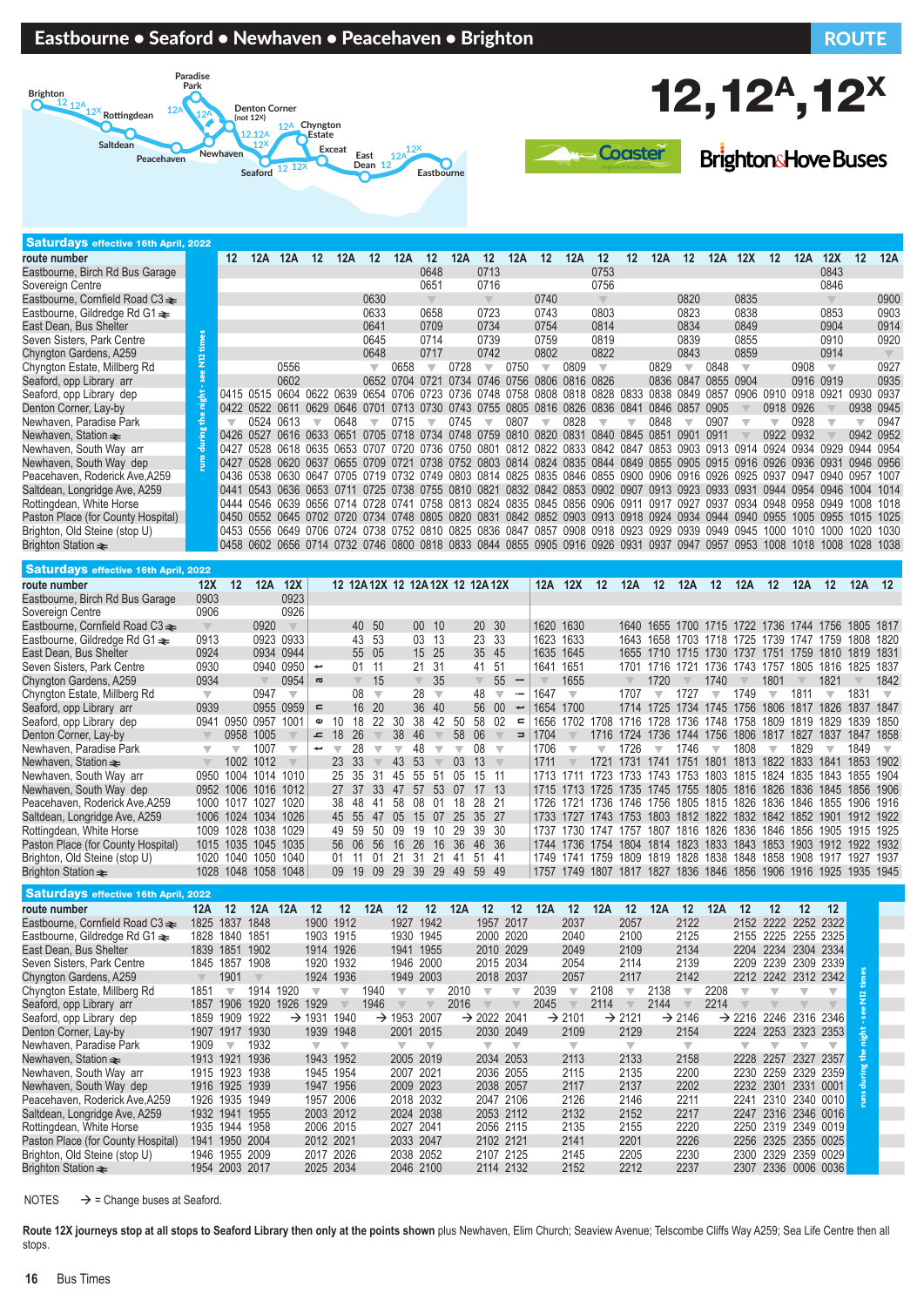# ROUTE BRIGHT BRIGHT IN BRIGHTON • Peacehaven • Newhaven • Seaford • Eastbourne



**BrightonsHove Buses** 





| <b>Sundays and Public Holidays effective 17th April, 2022</b> |                      |      |                   |       |      |             |       |       |       |                  |        |      |      |      |      |      |      |      |      |       |      |      |      |
|---------------------------------------------------------------|----------------------|------|-------------------|-------|------|-------------|-------|-------|-------|------------------|--------|------|------|------|------|------|------|------|------|-------|------|------|------|
| route number                                                  |                      | 12   | $12 \overline{ }$ | 12A   | 12   | 12A         | 12    | 12    | 12A   | 12               | 12A    | 12   | 12A  | 12   | 12A  | 12   | 12A  | 12   | 12A  | 12    | 12A  | 12   | 12A  |
| Brighton Station $\equiv$ (stop D)                            |                      | 0602 |                   |       | 0710 |             | 0750  | 0820  | 0840  | 0.900            | 0915   | 0930 | 0945 | 1000 | 1015 | 1030 | 1045 | 1100 | 1115 | 1130. | 1145 | 1200 | 1215 |
| Churchill Square, Dyke Rd (stop K)                            |                      | 0605 |                   |       | 0713 |             | 0753  | 0823  | 0843  | 0903             | 0918   | 0933 | 0948 | 1003 | 1018 | 1033 | 1048 | 1103 | 1118 | 1133  | 1148 | 1203 | 1218 |
| opp Sea Life Centre (stop K)                                  |                      | 0609 |                   |       | 0718 |             | 0758  | 0828  | 0848  | 0908             | 0.923  | 0938 | 0953 | 1010 | 1025 | 1040 | 1055 | 1111 | 1126 | 1141  | 1156 | 1211 | 1226 |
| Paston Place (for County Hospital)                            |                      | 0612 |                   |       | 0721 |             | 0801  | 0831  | 0851  | 0912             | በ927   | 0942 | 0957 | 1015 | 1030 | 1045 | 1100 | 1116 | 1131 | 1146  | 1201 | 1216 | 1231 |
| Rottingdean, opp White Horse                                  |                      | 0619 |                   |       | 0728 |             | 0808  | 0838  | 0858  | 0920             | 0935   | 0950 | 1005 | 1023 | 1038 | 1053 | 1108 | 1124 | 1139 | 1154  | 1210 | 1225 | 1240 |
| Saltdean, Longridge Ave, A259                                 | $\mathbf{\tilde{c}}$ | 0622 |                   |       | 0731 |             | 0811  | 0841  | 0901  | 0923             | 0938   | 0953 | 1008 | 1026 | 1041 | 1056 | 1111 | 1127 | 1142 | 1158  | 1214 | 1229 | 1244 |
| Peacehaven, Roderick Ave, A259                                | Ξ                    | 0627 |                   |       | 0737 |             | 0818  | 0848  | 0.908 | 0930             | 0945   | 1000 | 1015 | 1033 | 1048 | 1103 | 1118 | 1134 | 1149 | 1205  | 122  | 1236 | 1251 |
| Newhaven, Lower Place arr                                     |                      | 0635 |                   |       | 0745 |             | 0826  | 0856  | 0916  | 0938             | (1953) | 1009 | 1024 | 1042 | 1057 | 1113 | 128  | 144  | 1159 | 1215  | 1231 | 1246 | 1301 |
| Newhaven, Lower Place dep                                     | 틦                    | 0637 |                   |       | 0747 |             | 0828. | 0858  | 0918  | 0940             | 0955   | 1011 | 1026 | 1044 | 1059 | 1115 | 1130 | 1146 | 1201 | 1217  | 1233 | 1248 | 1303 |
| Newhaven. Station <del>≥</del>                                |                      | 0639 |                   | 0734  | 0749 | 081'        | 0830  | 0.900 | 0921  | 0943             | 0958   | 1014 | 1029 | 1047 | 1102 | 1118 | 1133 | 1149 | 1204 | 1220  | 1236 | 1251 | 1306 |
| Newhaven, Paradise Park                                       |                      |      |                   | 0737  |      | 0814        |       |       | 0924  |                  | 1001   |      | 1032 |      | 1105 |      | 1136 |      | 1207 |       | 1239 |      | 1309 |
| Denton Corner, Lay-by                                         |                      | 0642 | 0722              | 0739  | 0752 | 0816        | 0833  | 0903  | 0926  | 0947             | 1003   | 1018 | 1034 | 105' | 1107 | 1122 | 138  | 153  | 1209 | 1224  | 1241 | 1255 | 1311 |
| Seaford, Library<br>arr                                       | Ѣ                    | 0648 | 0728              | 0746  | 0758 | <b>0823</b> | 0840  | 0910  | 0933  | 0954             | 1011   | 1026 | 1042 | 1059 | 1115 | 1130 | 1146 | 1201 | 1217 | 1232  | 1249 | 1303 | 1319 |
| Seaford, Library<br>dep                                       | Ë                    | 0650 | 0730              | 0746  | 0800 | 0823        | 0842  | 0912  | 0935  | 0957             | 1013   | 1029 | 1044 | 1102 | 1117 | 1133 | 148  | 1204 | 1219 | 1235  | 1251 | 1306 | 1321 |
| Chyngton Estate, Millberg Road                                |                      |      |                   | 0752# |      | 0829#       |       |       | 0941  |                  | 1019   |      | 1050 |      | 1123 |      | 1154 |      | 1225 |       | 1257 |      | 1327 |
| Chyngton Gardens, A259                                        |                      | 0653 | 0733              |       | 0804 |             | 0846  | 0916  | 0944  | 100 <sup>1</sup> | 1022   | 1033 | 1053 | 1106 | 1126 | 1137 | 157  | 1208 | 1228 | 1239  | 1300 | 1310 | 1330 |
| Seven Sisters, Park Centre                                    |                      | 0656 | 0736              |       | 0807 |             | 0849  | 0919  | 0948  | 1005             | 1026   | 1037 | 1057 | 1110 | 1130 | 1141 | 1201 | 1212 | 1232 | 1243  | 1304 | 1314 | 1334 |
| East Dean. Bus Shelter                                        |                      | 0701 | 0741              |       | 0813 |             | 0855  | 0926  | 0955  | 1012             | 1033   | 1044 | 1104 | 1117 | 1137 | 1148 | 1208 | 1219 | 1239 | 1250  | 131' | 1321 | 1341 |
| Eastbourne, Cornfield Road C1 <del>≥</del>                    |                      | 0711 | 0751              |       | 0823 |             | 0905  | 0937  | 1007  | 1025             | 1046   | 1057 | 1117 | 1130 | 1150 | 1201 | 1221 | 1232 | 1252 | 1303  | 1324 | 1334 | 1354 |
|                                                               |                      |      |                   |       |      |             |       |       |       |                  |        |      |      |      |      |      |      |      |      |       |      |      |      |

| <b>Sundays and Public Holidays effective 17th April, 2022</b> |                         |      |         |                  |      |      |      |               |               |      |                   |               |      |      |         |      |      |      |         |      |      |      |
|---------------------------------------------------------------|-------------------------|------|---------|------------------|------|------|------|---------------|---------------|------|-------------------|---------------|------|------|---------|------|------|------|---------|------|------|------|
| route number                                                  | 12                      | 12A  | $12 \,$ | 12A              | 12   | 12A  | 12   | 12A           | 12            | 12A  | $12 \overline{ }$ | 12A           | 12   | 12A  | $12 \,$ | 12A  | -12  | 12A  | $12 \,$ | 12A  | 12   | 12A  |
| Brighton Station $\equiv$ (stop D)                            | 1230                    | 1245 | 1300    | 1315             | 1330 | 1345 | 1400 | 1415          | 1430          | 1445 | 1500              | 1515          | 1530 | 1545 | 1600    | 1615 | 1630 | 1645 | 1700    | 1715 | 1730 | 1745 |
| Churchill Square, Dyke Rd (stop K)                            | 1233                    | 1248 | 1303    | 1318             | 1333 | 1348 | 1403 | 1418          | 1433          | 1448 | 1503              | 1518          | 1533 | 1548 | 1603    | 1618 | 1633 | 1648 | 1703    |      | 1733 | 1748 |
| opp Sea Life Centre (stop K)                                  | 1241                    | 1256 | 1311    | 1326             | 1341 | 1356 | 1411 | 1426          | 1441          | 1456 | 1511              | 1526          | 1541 | 1556 | 1611    | 1626 | 1641 | 1656 | 1710    | 1725 | 1740 | 1755 |
| Paston Place (for County Hospital)                            | 1246                    | 1301 | 1316    | 1331             | 1346 | 1401 | 1416 | 1431          | 1446          | 1501 | 1516              | 1531          | 1546 | 1601 | 1616    | 1631 | 1646 | 1701 | 1715    | 1730 | 1745 | 1800 |
| Rottingdean, opp White Horse                                  | 1255                    | 1310 | 1325    | 1340             | 1355 | 1410 | 1425 | 1440          | 1455          | 1510 | 1525              | 1540          | 1555 | 1609 | 1624    | 1639 | 1654 | 1709 | 1723    | 1738 | 1753 | 1807 |
| Saltdean, Longridge Ave, A259                                 | 1259.                   | 1314 | 1329    | 1344             | 1359 | 1414 | 1429 | 1444          | 1459          | 1514 | 1529              | 1544          | 1559 | 1613 | 1628    | 1643 | 1658 | 1713 | 1727    | 1742 | 1757 | 1811 |
| Peacehaven, Roderick Ave, A259                                | 1306                    | 1321 | 1336    | 1351             | 1406 | 1421 | 1436 | 1451          | 1506          | 1521 | 1536              | 1551          | 1606 | 1620 | 1635    | 1650 | 1705 | 1720 | 1734    | 1749 | 1804 | 1818 |
| Newhaven, Lower Place arr                                     | 1316                    | 1331 | 1346    | 140 <sup>-</sup> | 1416 | 1431 | 1446 | $150^{\circ}$ | 1516          | 153' | 1546              | 1601          | 1616 | 1630 | 1645    | 1700 | 1715 | 1730 | 1744    | 1759 | 1813 | 1827 |
| Newhaven, Lower Place dep                                     | 1318                    | 1333 | 1348    | 1403             | 1418 | 1433 | 1448 | 1503          | 1518          | 1533 | 1548              | 1603          | 1618 | 1632 | 1647    | 1702 | 1717 | 1732 | 1746    | 1801 | 1815 | 1829 |
| Newhaven, Station $\equiv$                                    | 1321                    | 1336 | 1351    | 1406             | 1421 | 1436 | 145' | 1506          | 1521          | 536  | 1551              | 1606          | 1621 | 1635 | 1650    | 1704 | 1719 | 1734 | 1748    | 1803 | 1817 | 1831 |
| Newhaven, Paradise Park                                       |                         | 1339 |         | 1409             |      | 1439 |      | 1509          |               | 1539 |                   | 1609          |      | 1638 |         | 1707 |      | 1737 |         | 1806 |      | 1834 |
| Denton Corner, Lay-by                                         | 1325                    | 1341 | 1355    | 1411             | 1425 | 1441 | 1455 | 1511          | 1525          | 1541 | 1555              | 1611          | 1625 | 1640 | 1654    | 1709 | 1723 | 1739 | 1752    | 1808 | 1821 | 1836 |
| Seaford, Library<br>arr                                       | 1333                    | 1349 | 1403    | 1419             | 1433 | 1449 | 1503 | 1519          | 1533          | 1549 | 1603              | 1619          | 1633 | 1648 | 1702    | 1716 | 1731 | 1746 | 1800    | 1815 | 1828 | 1843 |
| Seaford, Library<br>dep                                       | 1336                    | 1351 | 1406    | 1421             | 1436 | 1451 | 1506 | 1521          | 1536          | 1551 | 1606              | 1621          | 1636 | 1650 | 1705    | 1718 | 1734 | 1748 | 1803    | 1817 | 1831 | 1845 |
| Chyngton Estate, Millberg Road                                | $\overline{\mathbb{V}}$ | 1357 |         | 1427             |      | 1457 |      | 1527          |               | 1557 |                   | 1627          |      | 1656 |         | 1724 |      | 1754 |         | 1823 |      | 1851 |
| Chyngton Gardens, A259                                        | 1340                    | 1400 | 1410    | 1430             | 1440 | 1500 | 1510 | 1530          | 1540          | 1600 | 1610              | 1630          | 1640 | 1659 | 1709    | 1726 | 1738 | 1756 | 1807    | 1825 | 1835 | 1853 |
| Seven Sisters, Park Centre                                    | 1344                    | 1404 | 1414    | 1434             | 1444 | 1504 | 1514 | 1534          | 1544          | 1604 | 1614              | 1634          | 1644 | 703  |         | 1730 | 1742 | 1800 | 1810    | 1828 | 1838 | 1856 |
| East Dean, Bus Shelter                                        | 1351                    | 1411 | 1421    | 1441             | 1451 | 1511 | 152  | $154^{\circ}$ | $155^{\circ}$ | 1611 | 162               | $164^{\circ}$ | 165  | 709  |         | 1735 | 1747 | 1805 | 1815    | 1833 | 1843 | 1901 |
| Eastbourne. Cornfield Road C1 $\rightleftharpoons$            | 1404                    | 1424 | 1434    | 1454             | 1504 | 1523 | 1533 | 1553          | 1603          | 1623 | 1633              | 1653          | 1703 | 1720 | 1730    | 1746 | 1758 | 1816 | 1826    | 1844 | 1854 | 1912 |
| Eastbourne, Birch Rd Bus Garage                               |                         |      |         |                  |      |      |      |               |               |      |                   |               |      |      |         |      |      | 1824 |         |      | 1902 |      |

| <b>Sundays and Public Holidays effective 17th April, 2022</b> |                         |       |      |      |      |       |                         |      |      |      |                         |      |      |                          |           |      |      |      |       |      |           |
|---------------------------------------------------------------|-------------------------|-------|------|------|------|-------|-------------------------|------|------|------|-------------------------|------|------|--------------------------|-----------|------|------|------|-------|------|-----------|
| route number                                                  | 12                      | 12A   | 12   | 12A  | 12   | 12A   | 12                      | 12   | 12A  | 12   | 12                      | 12   | 12A  | 12                       | 12        | 12A  | 12   | 12   | 12A   | 12   | 12A       |
| Brighton Station $\equiv$ (stop D)                            | 1800                    | 1815  | 1830 | 1845 | 1900 | 1912  | 1927                    | 1942 | 1952 | 2012 | 2027                    | 2037 | 2052 | 2112                     | 2132      | 2152 | 2212 | 2232 | 2252  | 2322 | 2352      |
| Churchill Square, Dyke Rd (stop K)                            | 1803                    | 1818  | 1833 | 1848 | 1903 | 1915  | 1930                    | 1945 | 1955 | 2015 | 2030                    | 2040 |      | 2055 2115 2135 2155 2215 |           |      |      | 2235 | 2255  | 2325 | 2355      |
| opp Sea Life Centre (stop K)                                  | 1810                    | 1825  | 1840 | 1855 | 1910 | 1922  | 1937                    | 1952 | 2002 | 2022 | 2037                    | 2047 | 2102 | 2121                     | 2141      | 2201 | 2221 | 2241 | 2301  | 2331 | 0001      |
| Paston Place (for County Hospital)                            | 1815                    | 1830  | 1845 | 1900 | 1915 | 1927  | 1942                    | 1957 | 2006 | 2026 | 2041                    | 2051 | 2106 | 2125 2145                |           | 2205 | 2225 | 2245 | 2304  | 2334 | 0004      |
| Rottingdean, opp White Horse                                  | 1822                    | 1837  | 1852 | 1907 | 1922 | 1934  | 1949                    | 2004 | 2013 | 2033 | 2048                    | 2058 | 2113 | 2132 2152 2212           |           |      | 2232 | 2252 | 2310  |      | 2340 0010 |
| Saltdean, Longridge Ave, A259                                 | 1826                    | 1841  | 1856 | 1911 | 1926 | 1938  | 1953                    | 2007 | 2016 | 2036 | 2051                    | 2101 | 2116 | 2135 2155                |           | 2215 | 2235 | 2255 | 2313  | 2343 | 0013      |
| Peacehaven, Roderick Ave, A259                                | 1833                    | 1848  | 1903 | 1918 | 1933 | 1945  | 2000                    | 2014 | 2023 | 2043 | 2058                    | 2107 | 2122 | 2141                     | 220.7     | 2221 | 224. | 2301 | 2319  | 2349 | 0019      |
| Newhaven, Lower Place arr                                     | 1842                    | 1857  | 1911 | 1926 | 1941 | 1953  | 2008                    | 2022 | 2031 | 2051 | 2106                    | 2115 | 2130 | 2149                     | 2209      | 2229 | 2249 | 2309 | 2327  | 2357 | 0027      |
| Newhaven, Lower Place dep                                     | 1844                    | 1859  | 1913 | 1928 | 1943 | 1955  | 2010                    | 2024 | 2033 | 2053 | 2108 2117               |      | 2132 | 2151                     | 2211      | 2231 | 2251 | 2311 | 2329  | 2359 | 0029      |
| Newhaven, Station $\equiv$                                    | 1846                    | 1901  | 1915 | 1930 | 1945 | 1957  | 2012                    | 2026 | 2035 | 2055 | 2110                    | 2119 | 2134 | 2153                     | 2213      | 2233 | 2253 | 2313 | 2331  | 0001 | 0031      |
| Newhaven, Paradise Park                                       | $\overline{\mathbb{V}}$ | 1904  |      | 1933 |      | 2000  |                         |      | 2038 |      |                         |      | 2137 |                          |           | 2236 |      |      | 2334  |      | 0034      |
| Denton Corner, Lay-by                                         | 1850                    | 1906  | 1919 | 1935 | 1949 | 2002  | 2015                    | 2029 | 2040 | 2058 | 2113                    | 2122 | 2139 |                          | 2216      | 2238 |      | 2316 | 2336  | 0004 | 0036      |
| Seaford Library arr                                           | 1857                    | 1912  | 1925 | 1941 | 1955 | 2008  | 2021                    | 2035 | 2046 | 2104 | 2119                    | 2128 | 2145 |                          | 2222 2244 |      |      | 2322 | 2342  | 0010 | 0042      |
| Seaford, Library<br>dep                                       | 1859                    | 1914  | 1927 | 1943 |      | 2010  | 2023                    |      | 2048 |      | 2121                    |      | 2147 |                          | 2224      | 2246 |      | 2324 | 2344  | 0012 | 0044      |
| Chyngton Estate, Millberg Road                                |                         | 1920# |      | 1949 |      | 2015# | $\overline{\mathbb{V}}$ |      | 2054 |      | $\overline{\mathbb{V}}$ |      | 2153 |                          |           | 2251 |      |      | 2349# |      | 0049#     |
| Chyngton Gardens, A259                                        | 1903                    |       | 1931 | 1951 |      |       | 2026                    |      | 2056 |      | 2124                    |      | 2155 |                          | 2227      | 2253 |      | 2327 |       | 0015 |           |
| Seven Sisters, Park Centre                                    | 1906                    |       | 1934 | 1954 |      |       | 2029                    |      | 2059 |      | 2127                    |      | 2158 |                          | 2230      | 2256 |      | 2330 |       | 0018 |           |
| East Dean, Bus Shelter                                        | 1911                    |       | 1939 | 1959 |      |       | 2034                    |      | 2104 |      | 2132                    |      | 2203 |                          | 2235      | 2301 |      | 2335 |       | 0023 |           |
| Eastbourne. Cornfield Road C1 $\rightleftharpoons$            | 1922                    |       | 1950 | 2010 |      |       | 2045                    |      | 2114 |      | 2143                    |      | 2213 |                          | 2246      | 2311 |      | 2345 |       | 0033 |           |
| Eastbourne, Birch Rd Bus Garage                               |                         |       |      |      |      |       |                         |      |      |      |                         |      |      |                          |           |      |      | 2353 |       | 0041 |           |

NOTES # = Operates via Sutton Corner returning to Seaford Library via Vale Road.